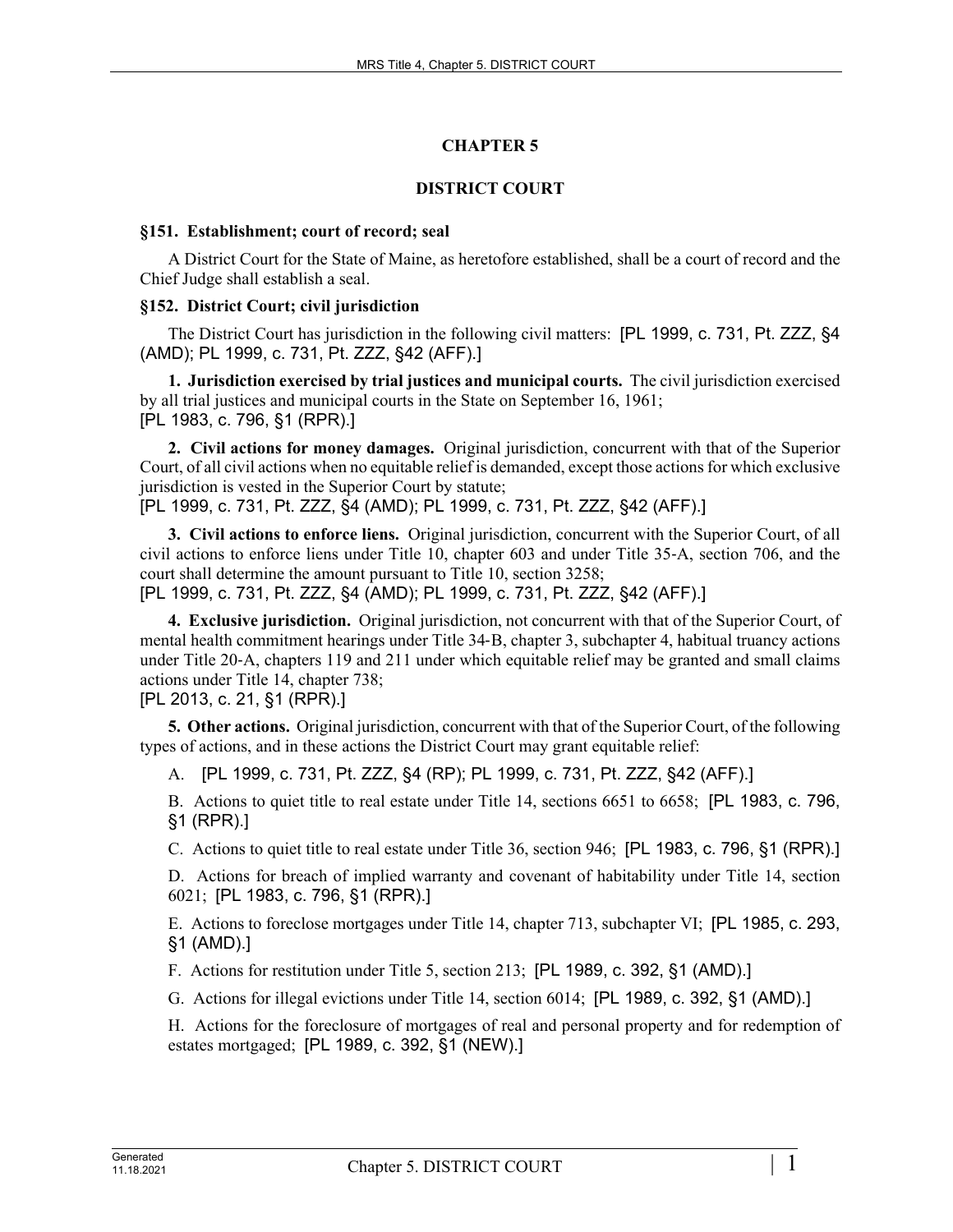I. Actions to compel the specific performance of written contracts and to cancel and compel the discharge of written contracts, whether under seal or otherwise, when full performance or payment has been made to the contracting party; [PL 1989, c. 392, §1 (NEW).]

J. Actions for relief in cases of fraud, duress, unjust enrichment, trust, accident or mistake; [PL 1989, c. 392, §1 (NEW).]

K. Actions concerning nuisance and waste; [PL 1989, c. 392, §1 (NEW).]

L. Actions concerning partnership, and between partners or part owners of vessels and of other real and personal property to adjust all matters of the partnership and between the part owners, compel contribution, make final decrees and enforce their decrees by proper process in cases where all interested persons within the jurisdiction of the court are made parties; [PL 1989, c. 392, §1 (NEW).]

M. [PL 1999, c. 731, Pt. ZZZ, §4 (RP); PL 1999, c. 731, Pt. ZZZ, §42 (AFF).]

N. Civil actions for redelivery of goods or chattels taken or detained from the owner and secreted or withheld so that the goods or chattels cannot be replevied, and in civil actions by creditors to reach and apply in payment of a debt any property, right, title or interest, legal or equitable, of a debtor or debtors, which cannot be attached on writ or taken on execution in a civil action, and any property or interest conveyed in fraud of creditors; [PL 1989, c. 392, §1 (NEW).]

O. Actions in which the pleading demands a judgment:

(1) To exclude a person from a vested or contingent interest in or lien upon specific property within the State;

(2) That a vested or contingent interest in or lien upon specific property within the State be enforced;

(2-A) That real property be partitioned by sale; or

(3) Otherwise affecting title to any real property; [PL 1999, c. 547, Pt. A, §1 (AMD).]

P. Actions to compel the compliance with court orders including the right to appoint persons to sign instruments as provided for in the Maine Rules of Civil Procedure; [PL 1989, c. 392, §1 (NEW); PL 1989, c. 919, §§1, 18 (AMD).]

Q. Actions in which the equitable relief is sought through an equitable defense, a counterclaim, a cross-claim or other responsive pleading or reply permitted by the Maine Rules of Civil Procedure; [PL 2011, c. 80, §1 (AMD).]

R. Actions to enforce access to health care under Title 22, section 1715; and [PL 2011, c. 80, §2 (AMD).]

S. Actions under the Uniform Arbitration Act, Title 14, chapter 706. [PL 2011, c. 80, §3 (NEW).]

Nothing in this subsection may be construed to affect the right of any party to remove an action to the Superior Court in accordance with the Maine Rules of Civil Procedure; [PL 2011, c. 80, §§1-3 (AMD).]

**5-A. Actions involving minors under Title 18-C.** Exclusive jurisdiction of actions for guardianship, adoption, change of name or other matters involving custody or other parental rights brought under Title 18‑C if proceedings involving custody or other parental rights with respect to a minor child, including but not limited to adoption, divorce, parental rights and responsibilities, grandparents' rights, protective custody, change of name, guardianship, paternity, termination of parental rights and protection from abuse or harassment, are pending in the District Court.

A. The District Court presiding over any matter involving custody or other parental rights with respect to a minor child shall require all parties to disclose whether they have knowledge of: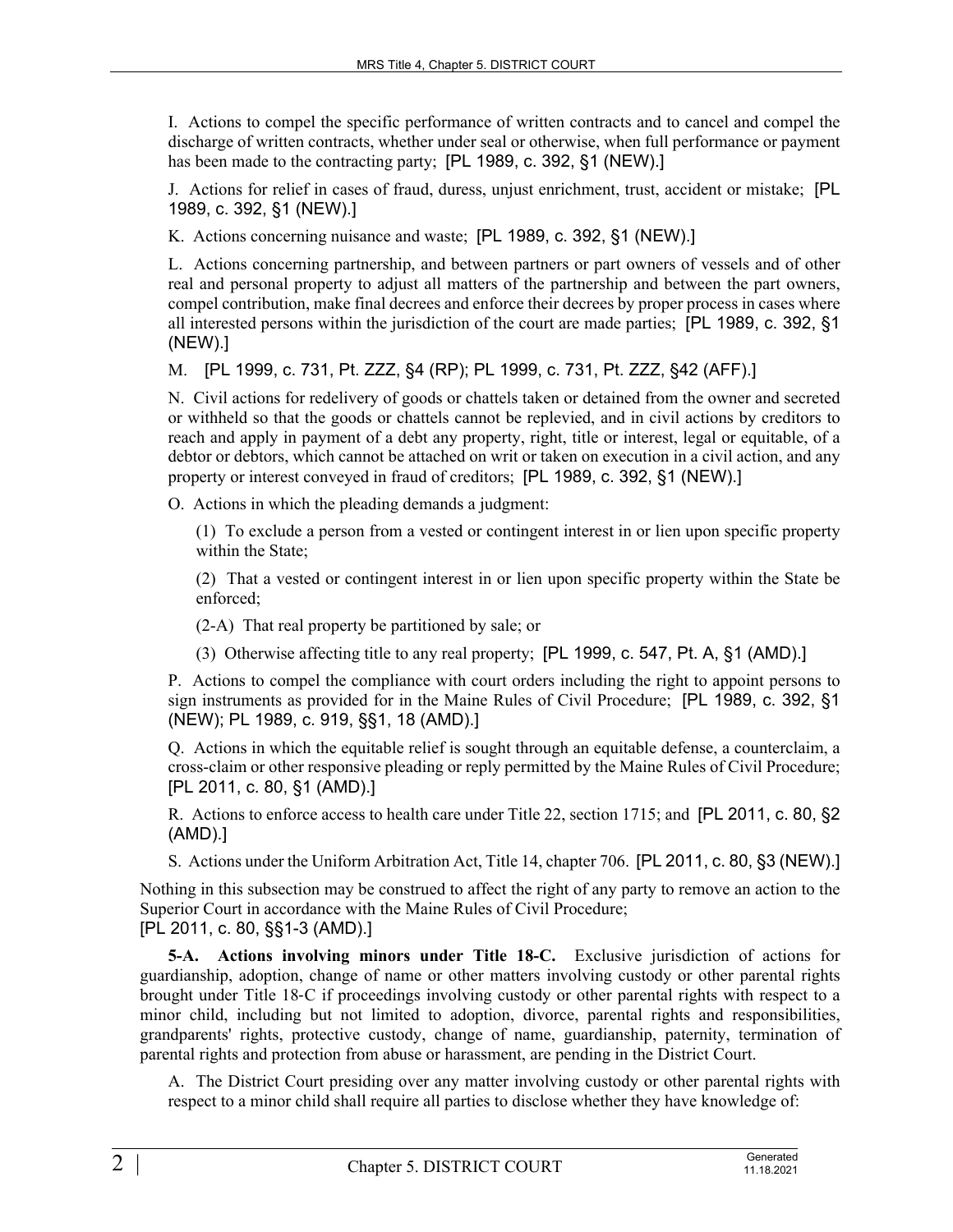(1) Any interim or final order then in effect concerning custody or other parental rights with respect to the minor child;

(2) Any proceeding involving custody or other parental rights with respect to the minor child currently filed or pending before any court of this State or another state, including before a probate court in this State; or

(3) Any other related action currently filed or pending before any court of this State or another state, including before a probate court in this State. [PL 2015, c. 460, §1 (NEW).]

B. If the District Court presiding over any matter involving custody or other parental rights with respect to a minor child becomes aware that a proceeding for guardianship, adoption or change of name or another matter involving custody or other parental rights with respect to the minor child is pending in a probate court in this State, the District Court shall notify the Probate Court and take appropriate action to facilitate a transfer of the matter from the Probate Court; [PL 2015, c. 460, §1 (NEW).]

[PL 2017, c. 402, Pt. C, §3 (AMD); PL 2019, c. 417, Pt. B, §14 (AFF).]

### **6. Environmental laws.**

[PL 1989, c. 878, Pt. A, §6 (RP); PL 1993, c. 349, §3 (AMD).]

**6-A. Environmental laws.** Original jurisdiction, concurrent with that of the Superior Court, to grant equitable relief and impose penalties in proceedings involving alleged violations of a local environmental ordinance or regulation or a state environmental law or rule, including, but not limited to, the following:

A. The laws pertaining to the Maine Land Use Planning Commission, Title 12, chapter 206-A; [PL 1989, c. 878, Pt. A, §7 (NEW); PL 2011, c. 682, §38 (REV).]

B. The minimum lot size law, Title 12, sections 4807 to 4807-G; [PL 1989, c. 878, Pt. A, §7 (NEW).]

C. Shoreland zoning ordinances enacted under Title 30‑A, section 3001, and in accordance with Title 38, sections 435 to 446; [PL 2011, c. 120, §1 (AMD).]

D. The plumbing and subsurface waste water disposal rules adopted by the Department of Health and Human Services under Title 22, section 42; [PL 1989, c. 878, Pt. A, §7 (NEW); PL 2003, c. 689, Pt. B, §6 (REV).]

E. Laws pertaining to public water supplies, Title 22, chapter 601, subchapter IV; [PL 1999, c. 731, Pt. ZZZ, §4 (AMD); PL 1999, c. 731, Pt. ZZZ, §42 (AFF).]

F. Local ordinances enacted under Title 22, section 2642, and in accordance with Title 30‑A, section 3001; [PL 1989, c. 878, Pt. A, §7 (NEW).]

G. Local land use ordinances enacted under Title 30‑A, section 3001; [PL 1989, c. 878, Pt. A, §7 (NEW).]

H. Local building codes adopted pursuant to Title 30‑A, section 3001, and in accordance with Title 30‑A, chapter 185, subchapter I; [PL 1989, c. 878, Pt. A, §7 (NEW).]

I. Automobile junkyards, Title 30‑A, chapter 183, subchapter I; [PL 1989, c. 878, Pt. A, §7 (NEW).]

J. Regulation and inspection of plumbing, Title 30‑A, chapter 185, subchapter III; [PL 1989, c. 878, Pt. A, §7 (NEW).]

K. Malfunctioning domestic waste water disposal units, Title 30-A, section 3428; [PL 1989, c. 878, Pt. A, §7 (NEW).]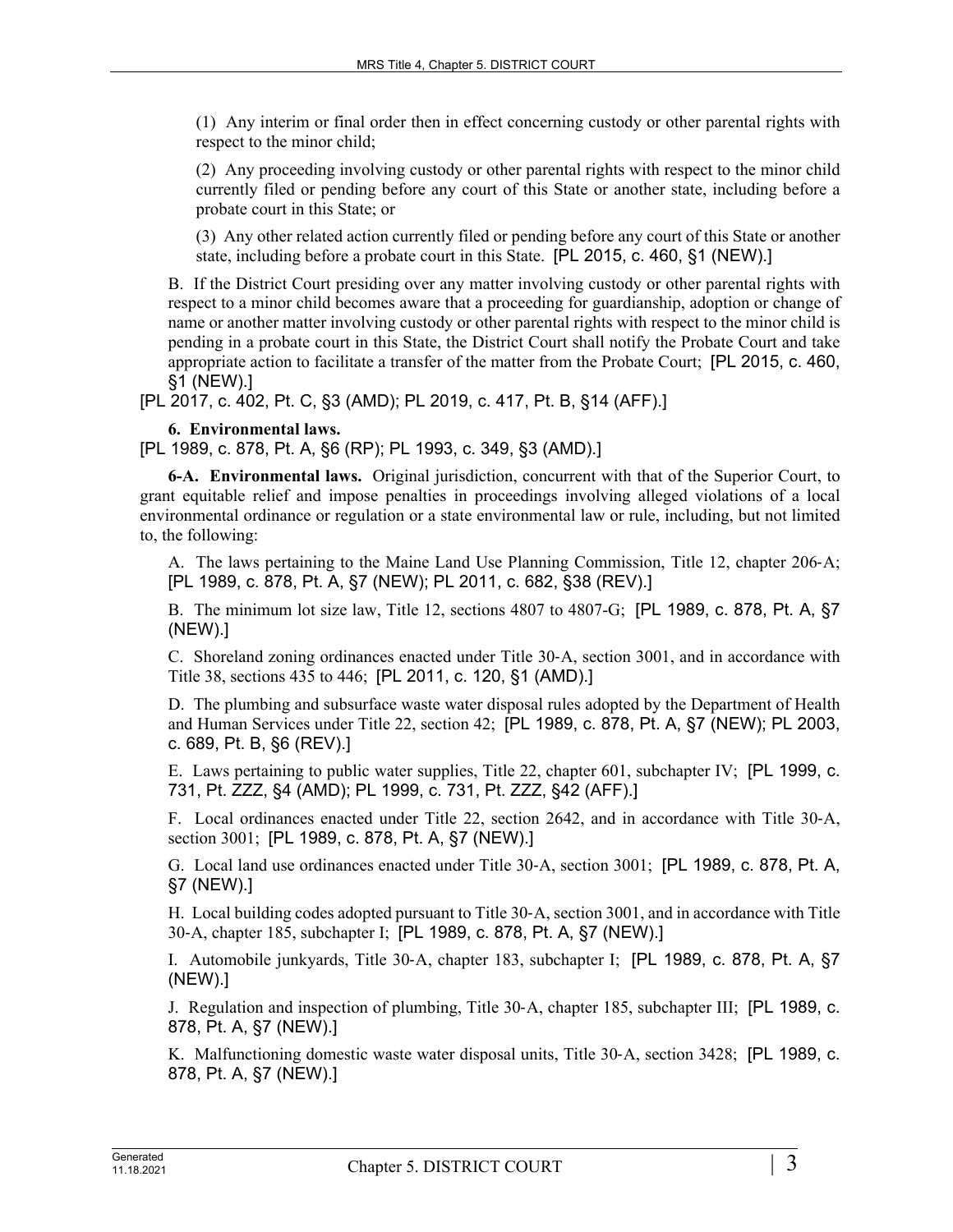L. The subdivision law, Title 30–A, chapter 187, subchapter IV; local subdivision ordinances enacted under Title 30-A, section 3001; and subdivision regulations adopted under Title 30-A, section 4403; [PL 1989, c. 878, Pt. A, §7 (NEW).]

M. Local zoning ordinances enacted under Title 30‑A, section 3001, and in accordance with Title 30‑A, section 4352; [PL 1989, c. 878, Pt. A, §7 (NEW).]

N. All laws administered by the Department of Environmental Protection, Title 38, chapters 2 to 16; [PL 1989, c. 878, Pt. A, §7 (NEW).]

O. Local ordinances regarding air pollution control enacted pursuant to Title 38, section 597; [PL 2005, c. 240, §1 (AMD).]

P. The laws pertaining to harbors in Title 38, chapter 1, subchapter 1; local harbor ordinances adopted in accordance with Title 38, section 7 and regulations adopted by municipal officers pursuant to Title 38, section 2; and [PL 2005, c. 240, §2 (AMD).]

Q. Local ordinances and ordinance provisions regarding storm water, including, but not limited to, ordinances and ordinance provisions regulating nonstorm water discharges, construction site runoff and postconstruction storm water management, enacted as required by the federal Clean Water Act and federal regulations and by state permits and rules; [PL 2005, c. 240, §3 (NEW).] [PL 2011, c. 120, §1 (AMD); PL 2011, c. 682, §38 (REV).]

**7. Air quality laws.** 

[PL 1989, c. 311, §2 (RP).]

**8. Consent to minor's abortion.** Original jurisdiction, concurrent with that of the Probate Court, to grant equitable relief in proceedings brought under Title 22, section 1597‑A; [PL 1999, c. 547, Pt. B, §5 (AMD); PL 1999, c. 547, Pt. B, §80 (AFF).]

**9. Licensing jurisdiction.** Except as provided in Title 5, section 10004; Title 8, section 279‑B; Title 10, section 8003; Title 20-A, sections 10712 and 10713; Title 29‑A; Title 32, chapters 2-B, 114 and 135; and Title 35‑A, section 3132, exclusive jurisdiction upon complaint of an agency or, if the licensing agency fails or refuses to act within a reasonable time, upon complaint of the Attorney General to revoke or suspend licenses issued by the agency. The District Court has original jurisdiction upon complaint of a licensing agency to determine whether renewal or reissuance of a license of that agency may be refused. The District Court has original concurrent jurisdiction to grant equitable relief in proceedings initiated by an agency or the Department of the Attorney General alleging any violation of a license or licensing laws or rules.

Notwithstanding any other provisions of law, a licensing agency may not reinstate or otherwise affect a license suspended, revoked or modified by the District Court pursuant to a complaint filed by the Attorney General without the approval of the Attorney General;

[PL 2009, c. 112, Pt. B, §1 (AMD).]

**10. Appellate jurisdiction.**  [PL 2009, c. 112, Pt. B, §2 (RP).]

**11. Actions for divorce, separation or annulment.** Original jurisdiction, not concurrent with the Superior Court, of actions for divorce, annulment of marriage or judicial separation and proceedings under Title 19‑A, except as otherwise specifically provided.

Actions for divorce, annulment or separation pending in the Superior Court may be transferred, upon agreement of the parties, from the Superior Court to the District Court in accordance with rules adopted by the Supreme Judicial Court. An action so transferred remains in the District Court, which has exclusive jurisdiction thereafter, subject to the rights of appeal to the Law Court as to matters of law; [PL 1999, c. 731, Pt. ZZZ, §4 (NEW); PL 1999, c. 731, Pt. ZZZ, §42 (AFF).]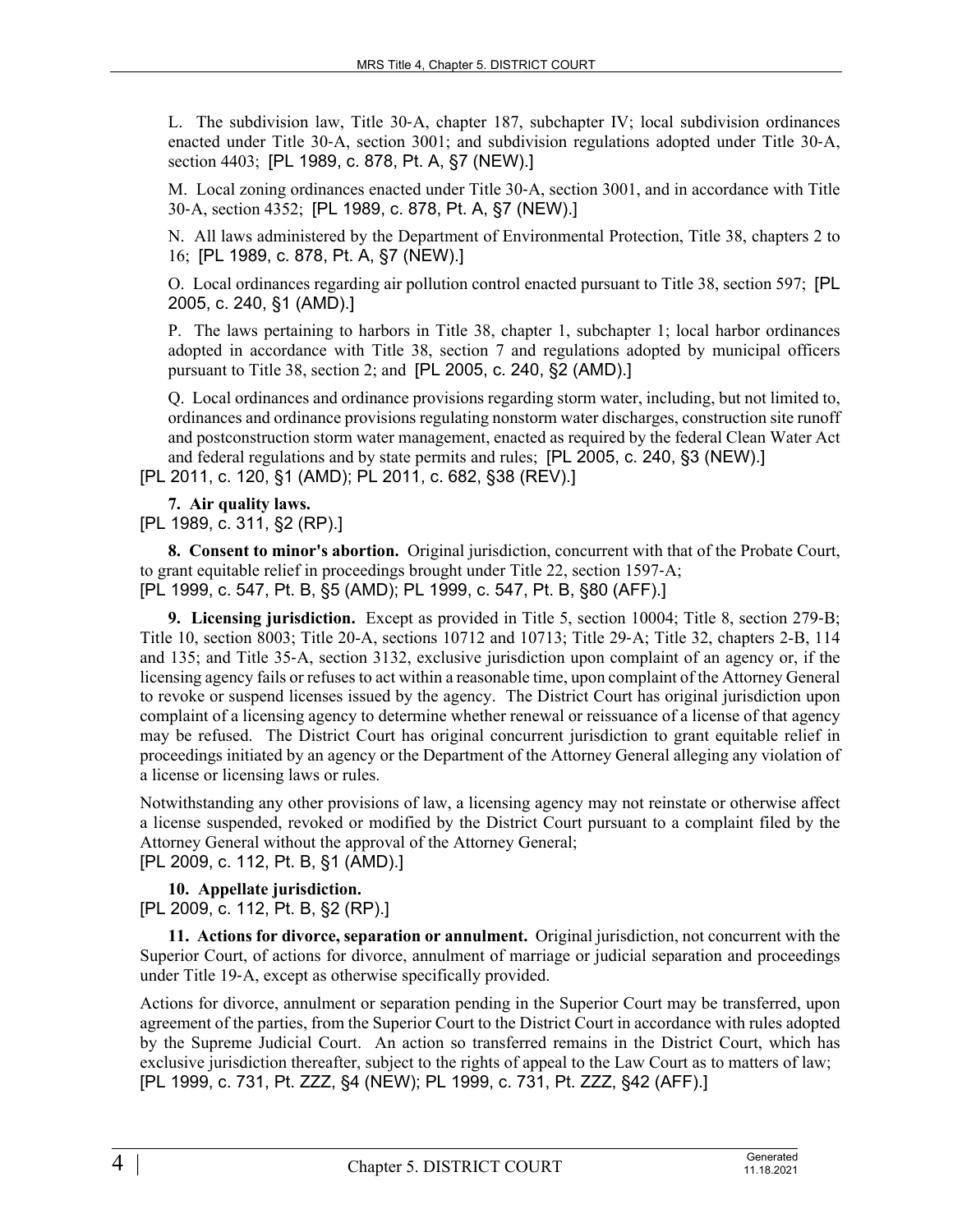**12. Property matters between spouses.** Original jurisdiction, not concurrent with the Superior Court, of actions to hear and determine property matters between spouses as provided in Title 19‑A, section 806 and to make all necessary orders and decrees relating to these matters, to issue all necessary process to enforce the orders and decrees and to cause all the orders and decrees to be enforced. This subsection does not apply to or affect actions initiated in the Superior Court before the effective date of this subsection;

[PL 1999, c. 731, Pt. ZZZ, §4 (NEW); PL 1999, c. 731, Pt. ZZZ, §42 (AFF).]

**13. Desertion and nonsupport.** Jurisdiction over complaints for desertion and nonsupport or nonsupport of dependents in the district where either the spouse, the dependent or the respondent resides;

[PL 2007, c. 670, §1 (AMD).]

**14. Civil violations.** Jurisdiction over all civil violations, as provided in Title 17‑A, section 9, and traffic infractions;

[PL 2019, c. 366, §1 (AMD).]

**15. Restoration of right to possess firearms.** Exclusive jurisdiction to conduct de novo review of a determination by the Commissioner of Public Safety pursuant to Title 15, section 393, subsection  $4-A$ ; and

[PL 2019, c. 366, §2 (AMD).]

**16. At-risk noncitizen petitions.** Jurisdiction over petitions regarding the protection, well-being, care and custody of unmarried noncitizens 18 years of age or older and under 21 years of age pursuant to Title 22, chapter 1071, subchapter 17.

[PL 2019, c. 366, §3 (NEW).]

### SECTION HISTORY

PL 1965, c. 236 (AMD). PL 1969, c. 587 (AMD). PL 1971, c. 38 (AMD). PL 1971, c. 117, §1 (AMD). PL 1971, c. 175 (AMD). PL 1971, c. 544, §6 (AMD). PL 1975, c. 54, §1 (AMD). PL 1975, c. 430, §§2,3 (AMD). PL 1975, c. 552, §1 (AMD). PL 1975, c. 770, §11 (AMD). PL 1977, c. 401, §1 (AMD). PL 1979, c. 127, §11 (AMD). PL 1979, c. 540, §§4,5 (AMD). PL 1979, c. 663, §7 (AMD). PL 1979, c. 700, §1 (AMD). PL 1981, c. 470, §A4 (AMD). PL 1981, c. 585, §1 (AMD). PL 1981, c. 645, §1 (AMD). PL 1983, c. 29, §1 (AMD). PL 1983, c. 275 (AMD). PL 1983, c. 447, §1 (RPR). PL 1983, c. 583, §1 (AMD). PL 1983, c. 796, §1 (RPR). PL 1985, c. 162, §1 (AMD). PL 1985, c. 293, §§1,2 (AMD). PL 1985, c. 563, §1 (AMD). PL 1985, c. 746, §2 (AMD). PL 1987, c. 192, §1 (AMD). PL 1987, c. 419, §1 (AMD). PL 1987, c. 737, §§C2,C106 (AMD). PL 1989, c. 6 (AMD). PL 1989, c. 9, §2 (AMD). PL 1989, c. 104, §§C1,C8,C10 (AMD). PL 1989, c. 287, §§1,2 (AMD). PL 1989, c. 311, §§1,2 (AMD). PL 1989, c. 392, §§1,2 (AMD). PL 1989, c. 415, §1 (AMD). PL 1989, c. 573, §1 (AMD). PL 1989, c. 878, §§A6,7 (AMD). PL 1989, c. 919, §§1,2,18 (AMD). PL 1991, c. 377, §1 (AMD). PL 1993, c. 349, §3 (AMD). PL 1995, c. 65, §A2 (AMD). PL 1995, c. 65, §§A153,C15 (AFF). PL 1995, c. 694, §§D2,3 (AMD). PL 1995, c. 694, §E2 (AFF). PL 1999, c. 547, §§A1,B5,6 (AMD). PL 1999, c. 547, §B80 (AFF). PL 1999, c. 731, §ZZZ4 (AMD). PL 1999, c. 731, §ZZZ42 (AFF). PL 1999, c. 778, §1 (AMD). RR 2001, c. 2, §A2 (COR). PL 2001, c. 229, §1 (AMD). PL 2001, c. 471, §A1 (AMD). PL 2001, c. 471, §A2 (AFF). PL 2003, c. 689, §B6 (REV). PL 2005, c. 65, §C1 (AMD). PL 2005, c. 240, §§1-3 (AMD). PL 2007, c. 670, §§1-3 (AMD). PL 2009, c. 112, Pt. B, §§1, 2 (AMD). PL 2011, c. 80, §§1-3 (AMD). PL 2011, c. 120, §1 (AMD). PL 2011, c. 542, Pt. A, §1 (AMD). PL 2011, c. 614, §1 (AMD). PL 2011, c. 682, §38 (REV). PL 2013, c. 21, §1 (AMD). PL 2015, c. 460, §1 (AMD). PL 2017, c. 402, Pt. C, §3 (AMD). PL 2017, c. 402, Pt. F, §1 (AFF). PL 2019, c. 366, §§1-3 (AMD). PL 2019, c. 417, Pt. B, §14 (AFF).

# **§153. Judicial divisions**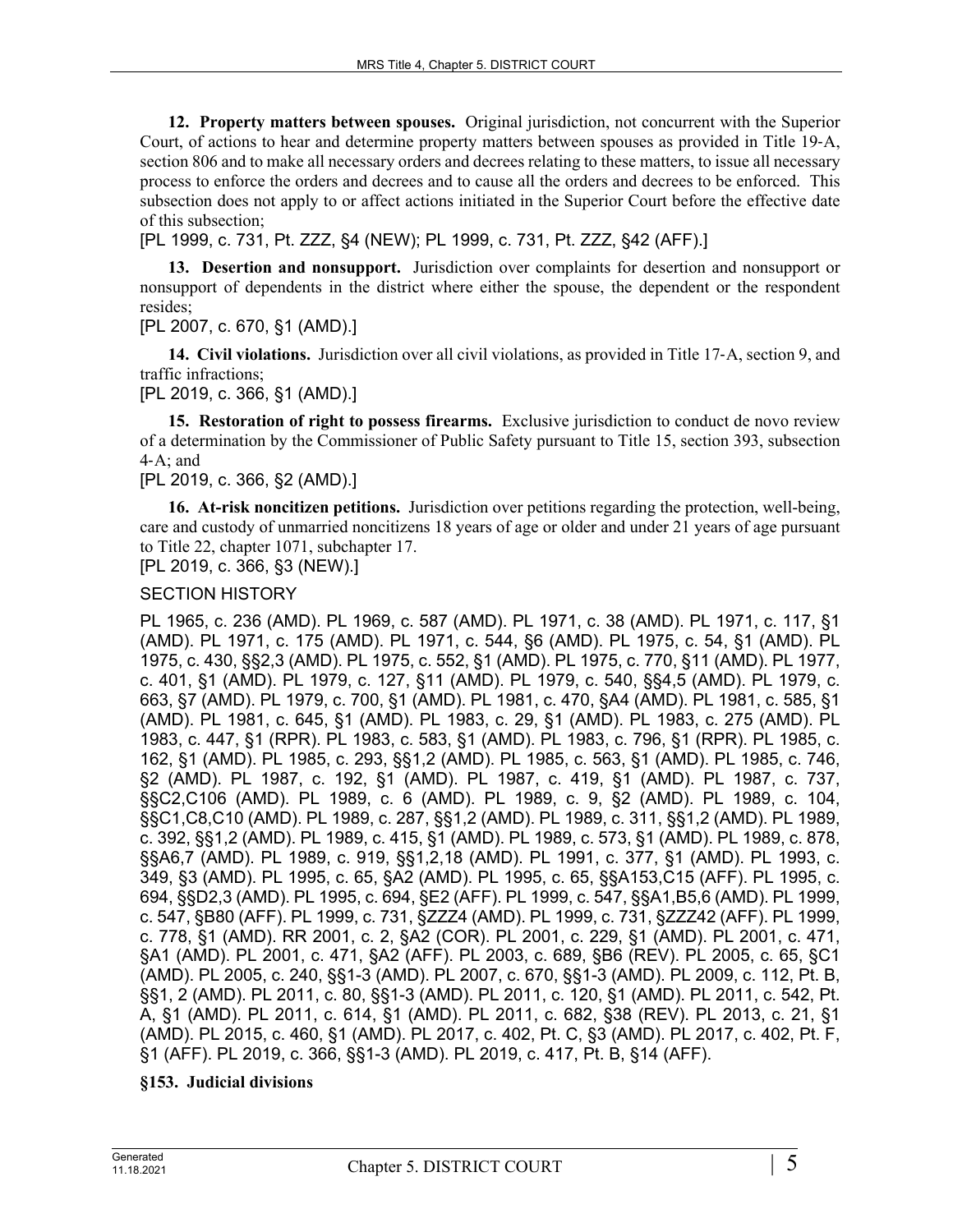The State is divided into judicial divisions, named and defined as follows, and with places for holding court in those divisions as follows: [PL 2013, c. 159, §2 (AMD).]

**1. Northern Androscoggin.** 

[PL 2003, c. 673, Pt. JJJ, §2 (RP).]

**2. Androscoggin.** Androscoggin consists of all municipalities in Androscoggin County. The District Court for Androscoggin must be held at Lewiston or Auburn, exact site to be determined by the Chief Judge.

[PL 2003, c. 673, Pt. JJJ, §3 (AMD).]

**3. Western Aroostook.** Western Aroostook consists of the municipalities and unorganized territory known as Hamlin Plt., Cyr Plt., T17 R3, T17 R4, T16 R5, T15 R6, Winterville Plt., T15 R8, T15 R9, T14 R10, T14 R11, T14 R12, T14 R13, T14 R14, T14 R15, T14 R16, and all municipalities and unorganized territory in Aroostook County lying to the west and north of these. The District Court for Western Aroostook must be held at Madawaska and Fort Kent. The Chief Judge shall determine the level of service at each location.

[PL 1995, c. 330, §1 (AMD).]

**4. Eastern Aroostook.** Eastern Aroostook includes the municipalities and unorganized territory known as Limestone, Caribou, Washburn, Wade, T13 R5, and all municipalities and unorganized territory in Aroostook County lying to the north of these up to the boundary of the division of Western Aroostook. The District Court for Eastern Aroostook shall be held at Caribou.

**5. Central Aroostook.** Central Aroostook includes the municipalities and unorganized territory known as Blaine, TD R2, T9 R3, T9 R4, T9 R5, Oxbow, T9 R7, T9 R8, T10 R8, T11 R9, T11 R10, T11 R11, T11 R12, T11 R13, T11 R14, T11 R15, T11 R16, T11 R17, and all municipalities and unorganized territory, including the City of Presque Isle in Aroostook County lying to the north of these up to the boundary of the division of Western Aroostook and the boundary of the division of Eastern Aroostook. The District Court for Central Aroostook shall be held at Presque Isle.

**6. Southern Aroostook.** Southern Aroostook consists of all municipalities and unorganized territory in Aroostook County not included within the divisions of Western Aroostook, Eastern Aroostook and Central Aroostook. The District Court for Southern Aroostook shall be held at Houlton.

**7. Eastern Cumberland.** 

[PL 1989, c. 891, Pt. A, §3 (RP).]

**8. Southern Cumberland.** Southern Cumberland consists of the municipalities of Pownal, North Yarmouth, Yarmouth, Cumberland, Falmouth, Cape Elizabeth, Scarborough, Portland, South Portland, Westbrook, Gorham, Gray, New Gloucester and Windham. The District Court for Southern Cumberland shall be held at Portland.

[PL 1989, c. 184 (RPR).]

**9. Northern Cumberland.** Northern Cumberland consists of all municipalities in the County of Cumberland not included within the divisions of Southern Cumberland and Bath-Brunswick, and consists of the municipalities of Brownfield, Denmark, Hiram, Fryeburg, Lovell, Sweden, Stow and Porter in the County of Oxford. The District Court for Northern Cumberland must be held at Bridgton. [PL 2003, c. 510, Pt. B, §1 (AMD).]

**10. Franklin.** Franklin consists of the entire County of Franklin. The District Court of Franklin shall be held at Farmington.

[PL 1973, c. 35 (AMD).]

**11. Hancock.** Hancock consists of the entire County of Hancock. The District Court for Hancock must be held at Ellsworth.

[PL 2005, c. 397, Pt. C, §5 (AMD); PL 2005, c. 397, Pt. C, §8 (AFF).]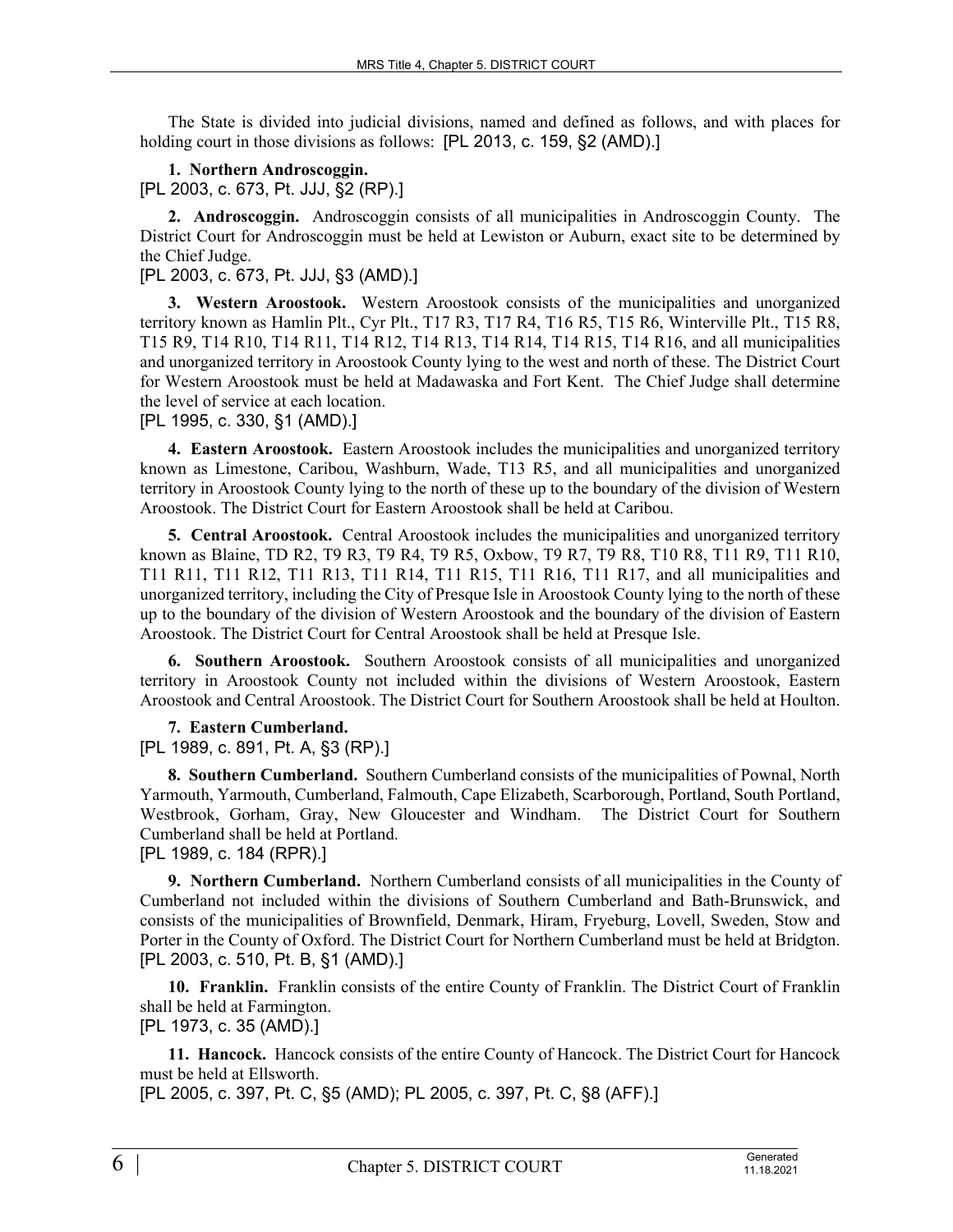**12. Southern Hancock.** 

[PL 2005, c. 397, Pt. C, §6 (RP); PL 2005, c. 397, Pt. C, §8 (AFF).]

**13. Northern Kennebec.** Northern Kennebec consists of the municipalities of Albion, Belgrade, Mount Vernon, Sidney, Vassalboro, Winslow and all municipalities in Kennebec County lying to the north of these. The District Court for Northern Kennebec shall be held at Waterville. [PL 1987, c. 21 (AMD).]

**14. Southern Kennebec.** Southern Kennebec consists of all municipalities in Kennebec County not included within the division of Northern Kennebec. The District Court for Southern Kennebec shall be held at Augusta.

**15. Knox.** Knox consists of the entire County of Knox. The District Court for Knox shall be held at Rockland.

**16. Lincoln.** Lincoln consists of the entire County of Lincoln. The District Court for Lincoln shall be held at Wiscasset.

**17. Northern Oxford.** Northern Oxford consists of Gilead, Bethel, Milton Plt., Peru, Canton and all municipalities and unorganized territory in Oxford County lying to the north of these. The District Court for Northern Oxford shall be held at Rumford.

**18. Southern Oxford.** Southern Oxford consists of all municipalities and unorganized territory in Oxford County not included in the division of Northern Oxford, except the municipalities of Brownfield, Denmark, Hiram, Fryeburg, Lovell, Sweden, Stow and Porter. The District Court for Southern Oxford shall be held at Paris.

[PL 1969, c. 590, §3 (AMD).]

**19. Northern Penobscot.**  [PL 2013, c. 159, §3 (RP).]

**19-A. Northern and Central Penobscot.** Northern and Central Penobscot consists of the municipalities and unorganized territory of Hopkins Academy Grant Township, Long A Township, Medway, TA R7 WELS, Burlington, Edinburg, Lakeville, Lagrange, Lowell, Passadumkeag, Twombley, Pukakon Township and all municipalities and unorganized territory in Penobscot County lying to the north of these. The District Court for Northern and Central Penobscot must be held at Millinocket and Lincoln. The Chief Judge shall determine the level of service at each location. [PL 2013, c. 159, §4 (NEW).]

**20. Central Penobscot.** 

[PL 2013, c. 159, §5 (RP).]

**21. Southern Penobscot.** Southern Penobscot consists of the municipalities of Alton, Glenburn, Hampden, Hermon, Old Town and all municipalities and unorganized territory lying east of these and south of the division of Central Penobscot. The District Court for Southern Penobscot shall be held at Bangor.

**22. Western Penobscot.** Western Penobscot consists of all municipalities in Penobscot County not included within the divisions of Northern, Central or Southern Penobscot. The District Court for Western Penobscot shall be held at Newport.

**23. Piscataquis.** Piscataquis consists of the entire County of Piscataquis. The District Court for Piscataquis shall be held at Dover-Foxcroft.

**24. Bath-Brunswick.** Bath-Brunswick consists of the entire County of Sagadahoc and the municipalities of Brunswick, Freeport and Harpswell in Cumberland County. The District Court for Bath-Brunswick shall be held at Bath, West Bath or Brunswick, the exact site to be determined by the Chief Judge.

[PL 1989, c. 891, Pt. A, §4 (AMD).]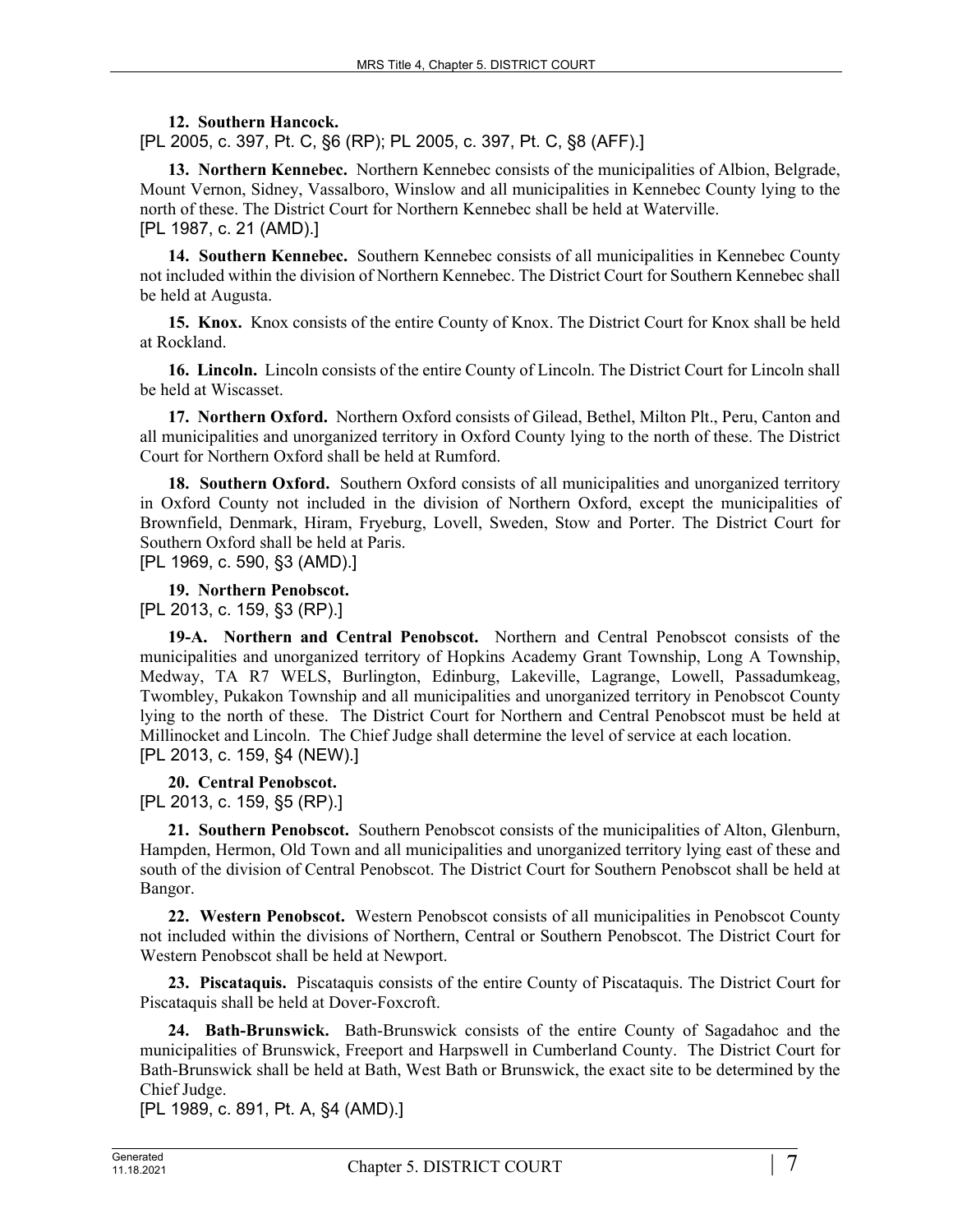**25. Somerset.** Somerset consists of the entire County of Somerset. The District Court for Somerset shall be held at Skowhegan.

**26. Waldo.** Waldo consists of the entire County of Waldo. The District Court for Waldo shall be held at Belfast.

**27. Northern Washington.** Northern Washington consists of the municipalities and unorganized territory known as Charlotte, Cooper, Crawford, Pembroke, Perry, Eastport, T26 E.D., T36 M.D., T37 M.D. and all municipalities and unorganized territory in Washington County lying to the north of these. The District Court for Northern Washington shall be held at Calais.

**28. Southern Washington.** Southern Washington consists of all municipalities and unorganized territory in the County of Washington not included within the division of Northern Washington. The District Court for Southern Washington shall be held at Machias.

**29. Eastern York.** Eastern York consists of the municipalities of Hollis, Kennebunk, Lyman and all municipalities in York County lying to the east of these. The District Court for Eastern York shall be held at Biddeford or Saco, exact site to be determined by the Chief Judge with the approval of the Chief Justice of the Supreme Judicial Court.

[PL 1989, c. 98, §1 (AMD).]

**30. Southern York.** Southern York consists of the municipalities of Eliot, Kittery, Ogunquit, South Berwick, Wells and York. The District Court for Southern York shall be held at York. [PL 1989, c. 98, §1 (AMD).]

**31. Western York.** Western York consists of all municipalities in York County not included within the division of Eastern York and Southern York. The District Court for Western York shall be held at Sanford.

### SECTION HISTORY

PL 1965, c. 228, §1 (AMD). PL 1969, c. 458 (AMD). PL 1969, c. 501, §1 (AMD). PL 1969, c. 559 (AMD). PL 1969, c. 590, §3 (AMD). PL 1971, c. 622, §§4-A (AMD). PL 1973, c. 35 (AMD). PL 1979, c. 127, §12 (AMD). PL 1979, c. 663, §§8,8A (AMD). PL 1981, c. 201 (AMD). PL 1983, c. 23 (AMD). PL 1983, c. 654, §1 (AMD). PL 1987, c. 21 (AMD). PL 1987, c. 133, §1 (AMD). PL 1989, c. 98, §§1,2 (AMD). PL 1989, c. 184 (AMD). PL 1989, c. 891, §§A2-4 (AMD). PL 1991, c. 9, §E1 (AMD). PL 1991, c. 121, §B1 (AMD). PL 1991, c. 121, §B18 (AFF). PL 1993, c. 675, §§B1,2 (AMD). PL 1995, c. 330, §1 (AMD). PL 1995, c. 560, §I5 (AMD). PL 1995, c. 665, §BB1 (AFF). PL 2003, c. 510, §B1 (AMD). PL 2003, c. 673, §§JJJ1-3 (AMD). PL 2005, c. 397, §§C4-6 (AMD). PL 2005, c. 397, §C8 (AFF). PL 2013, c. 159, §§2-5 (AMD).

### **§154. Districts**

The judicial divisions are organized into 13 districts, as follows, with the place for holding court shown in parentheses after the name of each division:

**1. First District.** The first district consists of the divisions of Eastern Aroostook (Caribou) and Western Aroostook (Madawaska, Fort Kent and Van Buren). [PL 1965, c. 228, §2 (AMD).]

**2. Second District.** The 2nd district consists of the divisions of Central Aroostook (Presque Isle) and Southern Aroostook (Houlton).

**3. Third District.** The 3rd district consists of the divisions of Southern Penobscot (Bangor) and Western Penobscot (Newport).

[PL 1965, c. 237, §2 (AMD).]

**4. Fourth District.** The 4th district consists of the divisions of Northern Washington (Calais) and Southern Washington (Machias).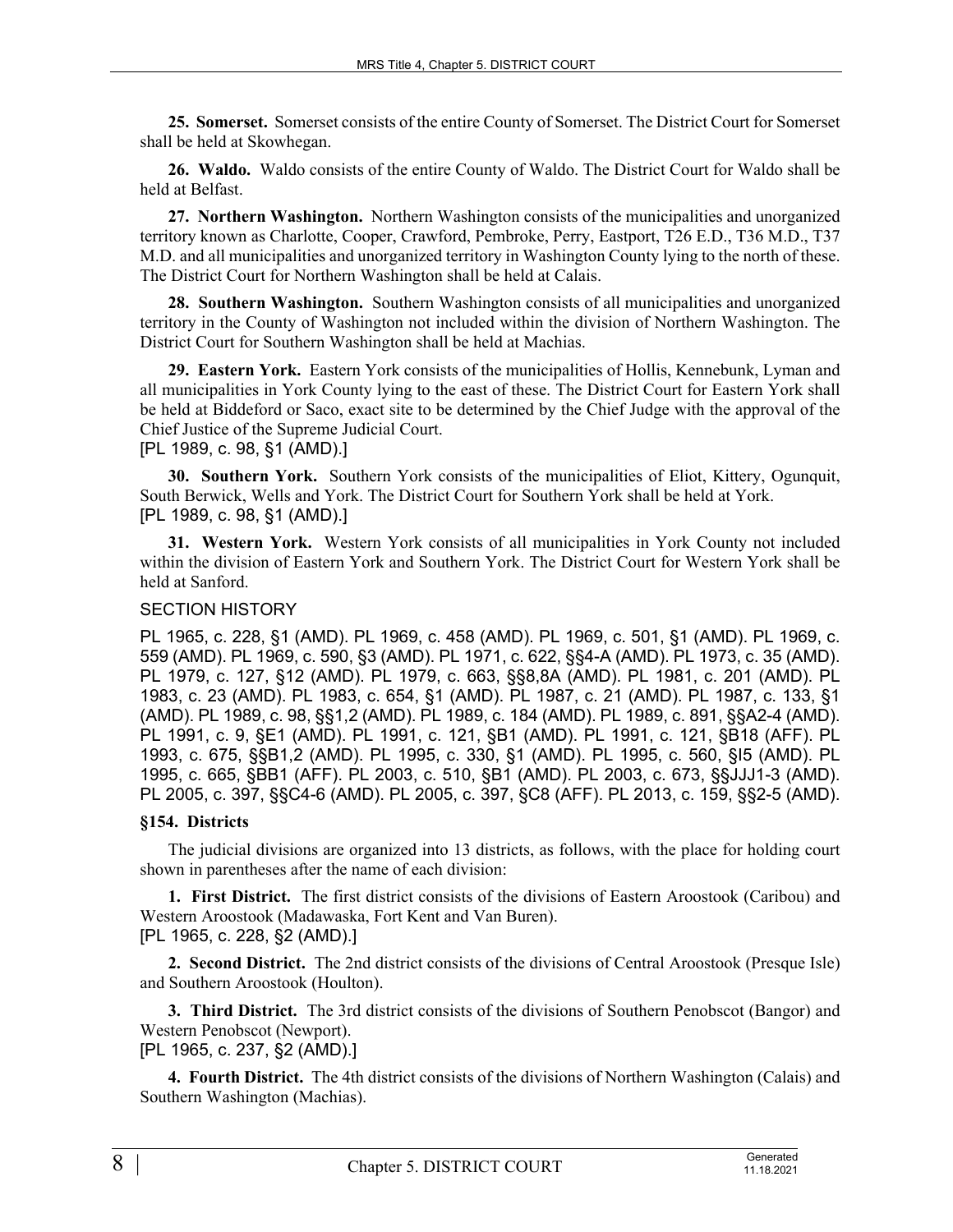**5. Fifth District.** The 5th district consists of the divisions of Hancock (Ellsworth) and Waldo (Belfast).

[PL 2005, c. 397, Pt. C, §7 (AMD); PL 2005, c. 397, Pt. C, §8 (AFF).]

**6. Sixth District.** The 6th district consists of the divisions of Bath-Brunswick (Bath, West Bath or Brunswick), Lincoln (Wiscasset) and Knox (Rockland). [PL 1989, c. 891, Pt. A, §5 (AMD).]

**7. Seventh District.** The 7th district consists of the divisions of Northern Kennebec (Waterville) and Southern Kennebec (Augusta).

[PL 1965, c. 425, §3 (AMD).]

**8. Eighth District.** The 8th district consists of the divisions of Androscoggin (Lewiston). [PL 2003, c. 673, Pt. JJJ, §4 (AMD).]

**9. Ninth District.** The 9th district consists of the divisions of Southern Cumberland (Portland) and Northern Cumberland (Bridgton).

[PL 1965, c. 425, §3 (AMD).]

**10. Tenth District.** The 10th district consists of the divisions of Eastern York (Biddeford or Saco) as above determined, Western York (Sanford) and Southern York (York). [PL 1989, c. 98, §3 (AMD).]

**11. Eleventh District.** The 11th district consists of the divisions of Northern Oxford (Rumford) and Southern Oxford (South Paris).

[PL 2003, c. 673, Pt. JJJ, §5 (AMD).]

**12. Twelfth District.** The 12th district consists of the divisions of Somerset (Skowhegan) and Franklin (Farmington).

[PL 1965, c. 237, §4 (AMD).]

**13. Thirteenth District.** The 13th district consists of the divisions of Piscataquis (Dover-Foxcroft), Northern Penobscot (Millinocket) and Central Penobscot (Lincoln).

# SECTION HISTORY

PL 1965, c. 228, §2 (AMD). PL 1965, c. 237, §§2-4 (AMD). PL 1965, c. 425, §3 (AMD). PL 1983, c. 654, §§2,3 (AMD). PL 1987, c. 133, §2 (AMD). PL 1989, c. 98, §3 (AMD). PL 1989, c. 891, §A5 (AMD). PL 2003, c. 673, §§JJJ4,5 (AMD). PL 2005, c. 397, §C7 (AMD). PL 2005, c. 397, §C8 (AFF).

# **§155. Venue**

**1. Juvenile proceeding or criminal prosecution.** A juvenile proceeding or criminal prosecution, including traffic, shall be brought in the division in which the offense charged took place, but if the proceeding involves 2 or more offenses committed in different divisions, it may be brought in any one of them.

**2. Forcible entry and detainer; trustee process; attachment.** An action for forcible entry and detainer must be brought in the division in which the property involved is located. Except as otherwise provided in subsection 3‑A, an action to recover personal property pursuant to Title 14, section 7071, or for replevin, may be brought either in the division where a plaintiff or defendant resides, where the underlying transaction involving the personal property was made or where any of the personal property is located, or to which the court orders the personal property to be brought or kept pursuant to Title 14, section 7071, subsection 5. An action commenced by trustee process must be brought in accordance with Title 14, chapter 501. An action involving attachment may be brought in the division where the plaintiff resides or where the defendant resides or where the property involved is located. [PL 2009, c. 245, §1 (AMD).]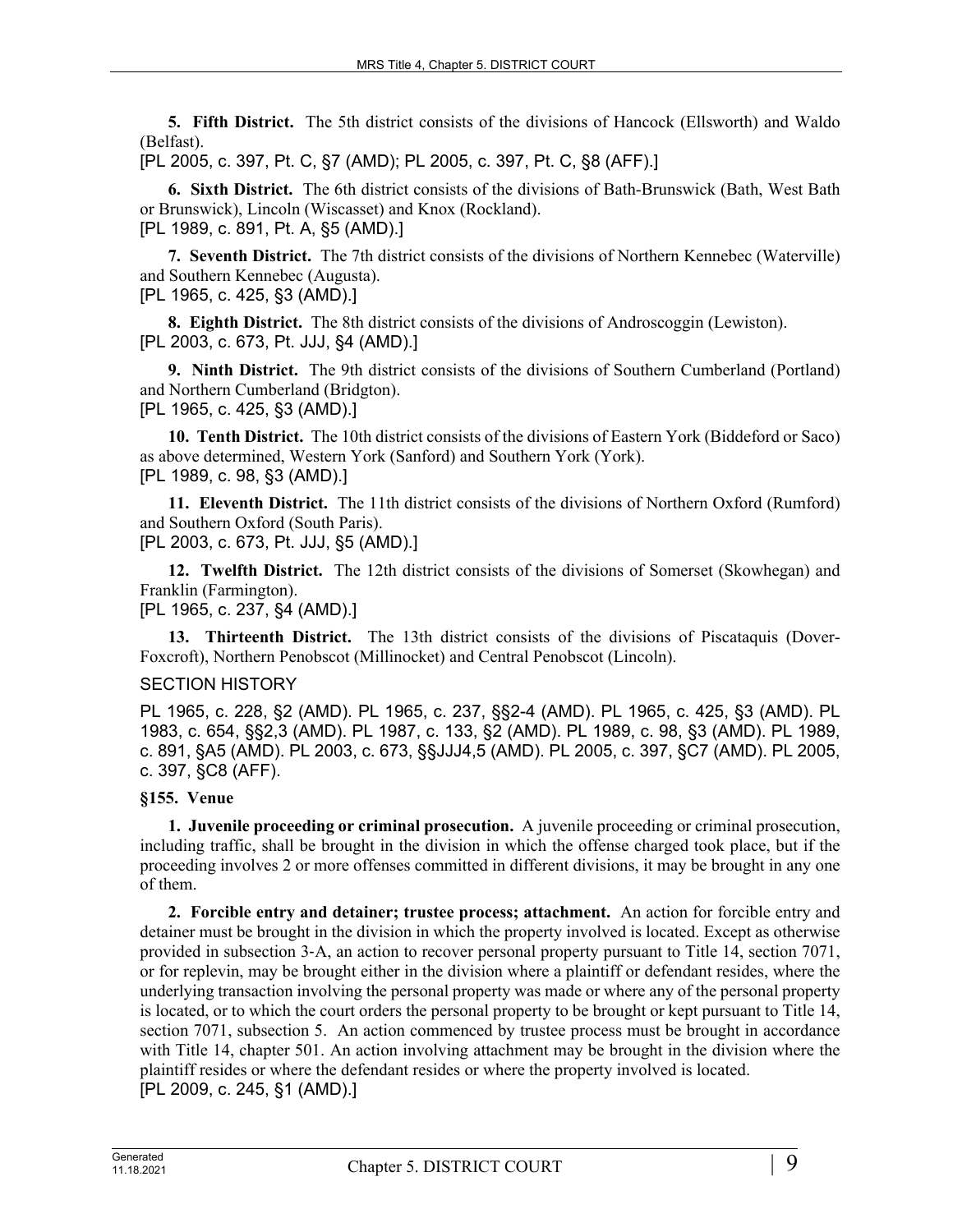**3. Divorce, separation, annulment, support.** An action or proceeding for divorce, separation, annulment of marriage or for support may be brought in the division where either the plaintiff or the defendant resides.

[PL 1999, c. 731, Pt. ZZZ, §5 (AMD); PL 1999, c. 731, Pt. ZZZ, §42 (AFF).]

**3-A. Consumer transactions.** Notwithstanding any other provision of law, an action brought against a consumer arising from a consumer credit transaction or a rental-purchase agreement must be filed in accordance with Title 9‑A, section 5‑113, except that an action brought pursuant to Title 32, section 11013, subsection 3, paragraph N must be brought where provided for in that paragraph. [PL 2009, c. 245, §2 (NEW).]

**4. Other civil actions.** Any other civil action or proceeding shall be brought in the division where any plaintiff or defendant resides, but if all defendants are nonresidents of the State, it may be brought in any division of the plaintiff's choice.

**5. Corporation.** A corporation shall be deemed a resident of any district in which it maintains a place of business.

**6. Brought in any division with consent.** Notwithstanding subsections 1 to 5, all parties, with the approval of any district judge, may consent to any action, proceeding or prosecution being brought and determined in any division.

**7. Improper venue.** If any action or proceeding, civil or criminal, is brought in the wrong division, the court, upon motion or on its own initiative, may transfer it to a proper division. Any objection to improper venue is waived unless asserted by motion to transfer the case made before the commencement of trial or, in the event of default in appearance or answer, before the entry of judgment.

**8. Transfer of any case.** The court may, upon motion or its own initiative, transfer any case to another division for the convenience of parties or witnesses or in the interest of justice.

# SECTION HISTORY

PL 1999, c. 731, §ZZZ5 (AMD). PL 1999, c. 731, §ZZZ42 (AFF). PL 2009, c. 245, §§1, 2 (AMD).

# **§156. Rules**

**1. Pending new rules.** Pending promulgation of new rules as provided in subsection 2:

A. The rules of procedure now in effect for cases and proceedings within the jurisdiction vested by this chapter in the District Court shall apply.

B. Appeals from the District Court shall be heard de novo in the Superior Court.

**2. Rules.** The Supreme Judicial Court is empowered to make and amend rules of procedure for the District Court and for appeals from the District Court.

# **§157. Judges; appointment; salary; expenses; full-time duties**

**1. Appointment.** District Court Judges are appointed as follows.

A. The Governor, subject to review by the joint standing committee of the Legislature having jurisdiction over judiciary matters and to confirmation by the Legislature, shall appoint to the District Court 39 judges. At least one judge must be appointed from each district who is a resident of a county in which the district lies, except that in District 3 there must be 2 judges appointed who are residents of a county in which the district lies; in District 6 there must be 2 judges appointed who are residents of a county in which the district lies; and in District 9 there must be 2 judges appointed who are residents of a county in which the district lies. Each District Court Judge has a term of office of 7 years.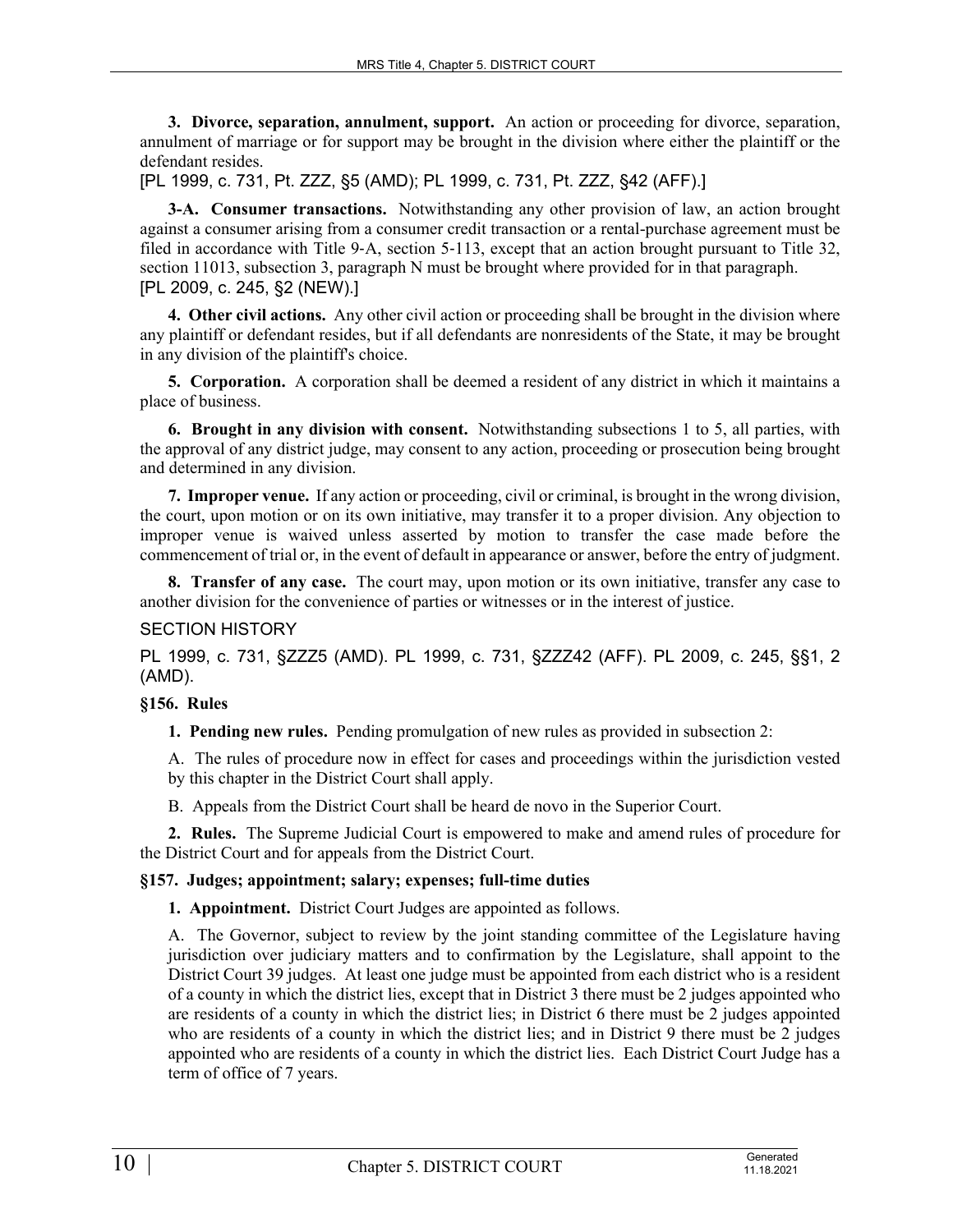To be eligible for appointment as a District Judge, a person must be a member of the bar of the State. The term "District Judge" includes the Chief Judge and Deputy Chief Judge. [PL 2015, c. 460, §2 (AMD).]

B. The Chief Justice of the Supreme Judicial Court shall designate one of the judges as Chief Judge. The Chief Judge, with the approval of the Chief Justice of the Supreme Judicial Court, shall designate one of the District Court Judges as Deputy Chief Judge who has all the duties, powers and responsibilities of the Chief Judge when the Chief Judge is unable to perform them because of illness, absence or disability. [PL 1993, c. 675, Pt. B, §4 (AMD).]

[PL 2015, c. 460, §2 (AMD).]

**2. Chief Judge; salary.** The Chief Judge of the District Court is entitled to receive a salary, for fiscal year 1998-99 and thereafter, of \$94,000, to be paid biweekly. [PL 1997, c. 643, Pt. M, §7 (AMD).]

**3. Deputy Chief Judge; salary.** The Deputy Chief Judge of the District Court is entitled to receive a salary, for fiscal year 1998-99 and thereafter, of \$92,000, to be paid biweekly. [PL 1997, c. 643, Pt. M, §8 (AMD).]

**4. Associate judge; salary.** Each Associate Judge of the District Court shall receive a salary as follows:

A. For fiscal year 1998-99 and thereafter, \$90,000, to be paid biweekly. [PL 1997, c. 643, Pt. M, §9 (RPR).]

B. [PL 1989, c. 596, Pt. C, §§3, 8 (RP).]

C. [PL 1989, c. 596, Pt. C, §§3, 8 (RP).]

D. [PL 1989, c. 596, Pt. C, §§3, 8 (RP).]

E. [PL 1989, c. 596, Pt. C, §§3, 8 (RP).]

[PL 1997, c. 643, Pt. M, §9 (AMD).]

**4-A. Cost-of-living adjustment.** The salaries of the associate judges shall be adjusted as established in Title 4, section 4, subsection 2‑A. [PL 1989, c. 501, Pt. O, §§16, 22 (NEW).]

**5. Expenses.** Each judge must be reimbursed by the State, upon presentation to the State Controller of a detailed statement, for those expenses as established by judicial branch policy, actually and reasonably incurred in attending meetings and sessions of the court. Reimbursement for mileage must be paid at the rate paid state employees under Title 5, section 8. [PL 2007, c. 539, Pt. JJ, §2 (AMD).]

**6. Full-time duties.** A District Court Judge shall devote full time to that District Court Judge's judicial duties. During that District Court Judge's term of office, that judge may not practice law or be the partner or associate of any person in the practice of law. [RR 2021, c. 1, Pt. B, §4 (COR).]

**7. Exception.** The salary provisions of this section shall not apply to judges who have retired prior to December 1, 1984.

[PL 1983, c. 863, Pt. B, §§7, 45 (RPR).]

### SECTION HISTORY

PL 1965, c. 237, §1 (AMD). PL 1965, c. 372 (AMD). PL 1965, c. 513, §5 (AMD). PL 1967, c. 476, §6 (AMD). PL 1967, c. 478 (AMD). PL 1969, c. 67 (AMD). PL 1969, c. 580, §3 (AMD). PL 1971, c. 135 (AMD). P&SL 1971, c. 179, §N (AMD). PL 1971, c. 544, §8 (AMD). P&SL 1973, c. 209, §7 (AMD). PL 1973, c. 417, §1 (AMD). PL 1973, c. 509, §6 (RPR). PL 1973, c. 596, §§1,3 (AMD). PL 1973, c. 788, §§5,6 (AMD). PL 1975, c. 259 (AMD). PL 1975, c. 559,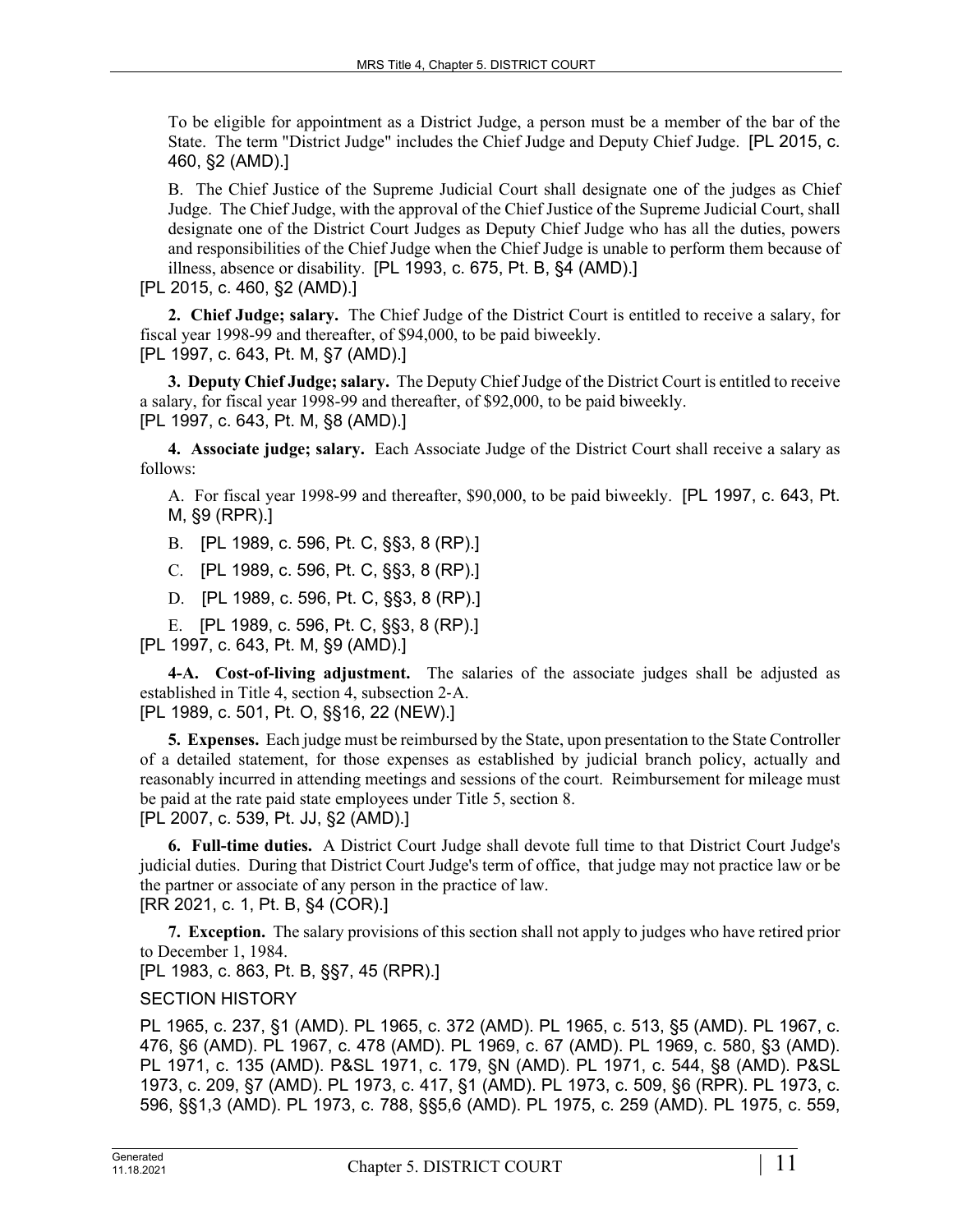§1 (AMD). PL 1975, c. 771, §19 (AMD). PL 1977, c. 429, §1 (AMD). PL 1977, c. 696, §21 (AMD). PL 1979, c. 544, §7 (RPR). PL 1981, c. 486, §3 (AMD). PL 1981, c. 489, §1 (AMD). PL 1981, c. 705, §F1 (AMD). PL 1983, c. 477, Pt. E, Subpt. 1, §3 (AMD). PL 1983, c. 825, §2 (AMD). PL 1983, c. 853, §§C10,18 (RPR). PL 1983, c. 863, §§B7,45 (RPR). PL 1985, c. 434, §2 (AMD). PL 1985, c. 506, §B1 (AMD). PL 1987, c. 349, §H1 (AMD). PL 1989, c. 501, §§P2,O15,16, 22 (AMD). PL 1989, c. 596, §§C3,8 (AMD). PL 1991, c. 824, §§B13,14 (AFF). PL 1993, c. 675, §§B3,4 (AMD). PL 1995, c. 665, §X1 (AMD). PL 1995, c. 665, §X2 (AFF). PL 1997, c. 10, §1 (AMD). PL 1997, c. 643, §§M7-9 (AMD). PL 1999, c. 510, §1 (AMD). PL 1999, c. 547, §§A2,B7 (AMD). PL 1999, c. 547, §B80 (AFF). PL 2001, c. 667, §A1 (AMD). PL 2005, c. 519, §III2 (AMD). PL 2007, c. 539, Pt. JJ, §2 (AMD). PL 2015, c. 377, §1 (AMD). PL 2015, c. 460, §2 (AMD). RR 2021, c. 1, Pt. B, §4 (COR).

### **§157-A. Compensation upon retirement**

### **(REPEALED)**

### SECTION HISTORY

PL 1973, c. 417, §2 (NEW). PL 1975, c. 701, §4 (AMD). PL 1981, c. 488, §§5,6 (AMD). PL 1983, c. 167, §3 (AMD). PL 1983, c. 853, §§C11,18 (RP).

### **§157-B. Active retired judges; appointment**

Any Judge of the District Court who has retired from the court under this chapter prior to December 1, 1984, or any Judge of the District Court who retires or terminates that judge's service on the court in accordance with chapter 27, except for a disability retirement, is eligible for appointment as an Active Retired Judge of the District Court as provided. The Governor, subject to review by the joint standing committee of the Legislature having jurisdiction over judiciary matters and to confirmation by the Legislature, may appoint any eligible judge to be an Active Retired Judge of the District Court for a term of 7 years, unless sooner removed. That judge may be reappointed for a like term. Any judge so appointed and designated thereupon constitutes a part of the court from which that judge has retired and has the same jurisdiction and is subject to the same restrictions therein as before retirement. An Active Retired Judge of the District Court may serve as an arbitrator and conduct arbitration in accordance with rules that may be adopted by the Supreme Judicial Court, except that nothing in this section requires the Supreme Judicial Court to adopt those rules. An Active Retired Judge of the District Court may chair screening panels in accordance with Title 24, chapter 21, subchapter 4-A. An Active Retired Judge of the District Court may act only in those cases and matters and hold court only at those sessions and times as that judge is directed and assigned by the Chief Judge of the District Court. Any Active Retired Judge of the District Court may be directed by the Chief Judge to hold any session of the District Court in any district and when so directed has authority and jurisdiction therein the same as if that judge were the regular judge of that court and, whenever the Chief Judge of the District Court so orders, may hear all matters and issue all orders, notices, decrees and judgments that any Judge of that District Court is authorized to hear and issue. An Active Retired Judge of the District Court receives reimbursement for expenses actually and reasonably incurred in the performance of that judge's duties. An Active Retired Judge of the District Court may be assigned by the Chief Judge of the District Court to act as a mediator for the foreclosure mediation program in accordance with Title 14, section 6321-A, subsection 7. [PL 2009, c. 402, §3 (AMD).]

# SECTION HISTORY

PL 1973, c. 417, §3 (NEW). PL 1975, c. 771, §20 (AMD). PL 1979, c. 692, §§3,4 (AMD). PL 1983, c. 416, §3 (AMD). PL 1983, c. 853, §§C12,18 (AMD). PL 2009, c. 136, §2 (AMD). PL 2009, c. 402, §3 (AMD).

**§157-C. Judge or Active Retired Judge of the District Court to sit in Superior Court**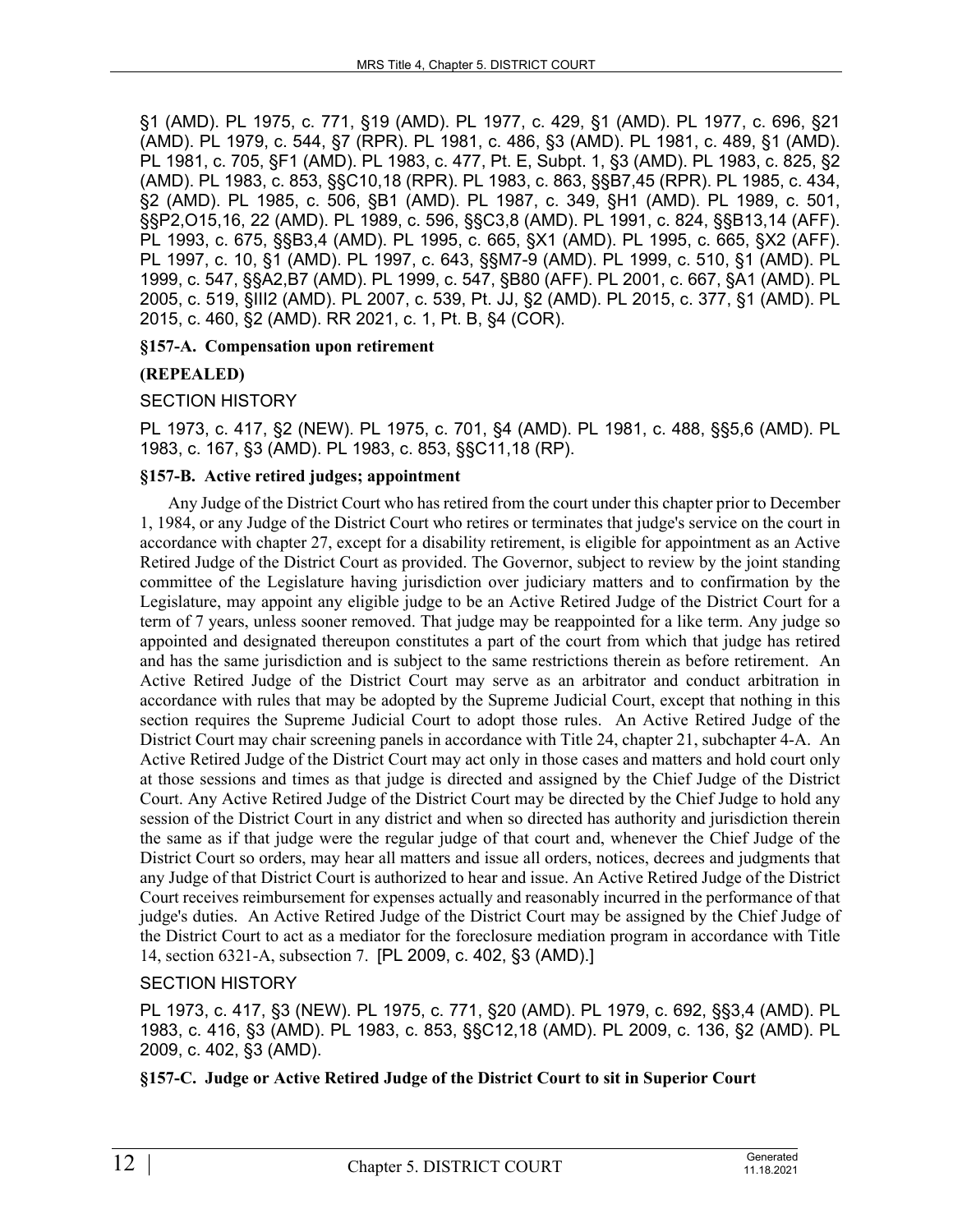A Judge or an Active Retired Judge of the District Court may be assigned by the Chief Justice of the Supreme Judicial Court to sit in the Superior Court in any county and when so directed has authority and jurisdiction therein as if a regular Justice of the Superior Court; and whenever the Chief Justice of the Supreme Judicial Court so directs, that judge may hear all matters and issue all orders, notices, decrees and judgments that any Justice of the Superior Court is authorized to hear and issue. [PL 1999, c. 547, Pt. B, §4 (AMD); PL 1999, c. 547, Pt. B, §80 (AFF).]

No Judge or Active Retired Judge of the District Court so sitting in the Superior Court may act in any case in which that judge has sat in the District Court nor in which that judge otherwise has an interest. [PL 1999, c. 547, Pt. B, §4 (AMD); PL 1999, c. 547, Pt. B, §80 (AFF).]

The order of the Chief Justice of the Supreme Judicial Court directing a Judge or an Active Retired Judge of the District Court to sit in the Superior Court must be filed with the Executive Clerk of the Supreme Judicial Court, but need not be docketed or otherwise recorded in any case heard by that judge. [PL 1999, c. 547, Pt. B, §4 (AMD); PL 1999, c. 547, Pt. B, §80 (AFF).]

# SECTION HISTORY

PL 1979, c. 12, §2 (NEW). PL 1983, c. 112 (AMD). PL 1999, c. 547, §B8 (AMD). PL 1999, c. 547, §B80 (AFF).

### **§157-D. Active retired judges; compensation**

Any Active Retired Judge of the District Court who performs judicial service at the direction and assignment of the Chief Judge of the District Court is compensated for those services at the rate of \$350 per day or \$200 per 1/2 day, as long as the total compensation received under this section by an Active Retired Judge of the District Court in any calendar year does not exceed 75% of the annual salary of an Associate Judge of the District Court set pursuant to section 157. An Active Retired Judge of the District Court who receives compensation under this section does not accrue additional creditable service for benefit calculation purposes and is not entitled to any other employee benefit, including health, dental or life insurance. [PL 2017, c. 284, Pt. XXXX, §3 (AMD).]

### SECTION HISTORY

PL 1983, c. 853, §§C13,18 (NEW). PL 1989, c. 501, §§O17,22 (AMD). PL 1989, c. 596, §C8 (AMD). PL 1991, c. 824, §§B13,14 (AFF). PL 1997, c. 643, §M10 (AMD). PL 2001, c. 439, §DDD2 (AMD). PL 2017, c. 284, Pt. XXXX, §3 (AMD).

# **§157-E. Judge or Active Retired Judge of District Court assigned to sit in Administrative Court**

# **(REPEALED)**

### SECTION HISTORY

PL 1989, c. 891, §A6 (NEW). PL 1999, c. 547, §B9 (RP). PL 1999, c. 547, §B80 (AFF).

### **§158. Ex officio, notary public; may administer oaths**

Judges and clerks of the District Court are, ex officio, notaries public, and all their official acts, attested by them in either capacity, except those pertaining to the exclusive jurisdiction of judges and clerks of District Courts, are of equal effect. Judges and clerks of the District Court may administer all oaths required by law, unless another officer is specifically required to do it. [PL 1981, c. 456, §3 (AMD).]

### SECTION HISTORY

PL 1981, c. 456, §A3 (AMD).

### **§159. Clerks; appointment**

For each division, for the violations bureau and for the office of the Chief Judge, the Chief Judge shall appoint clerks and deputy clerks as necessary. A clerk of the Superior Court may also serve as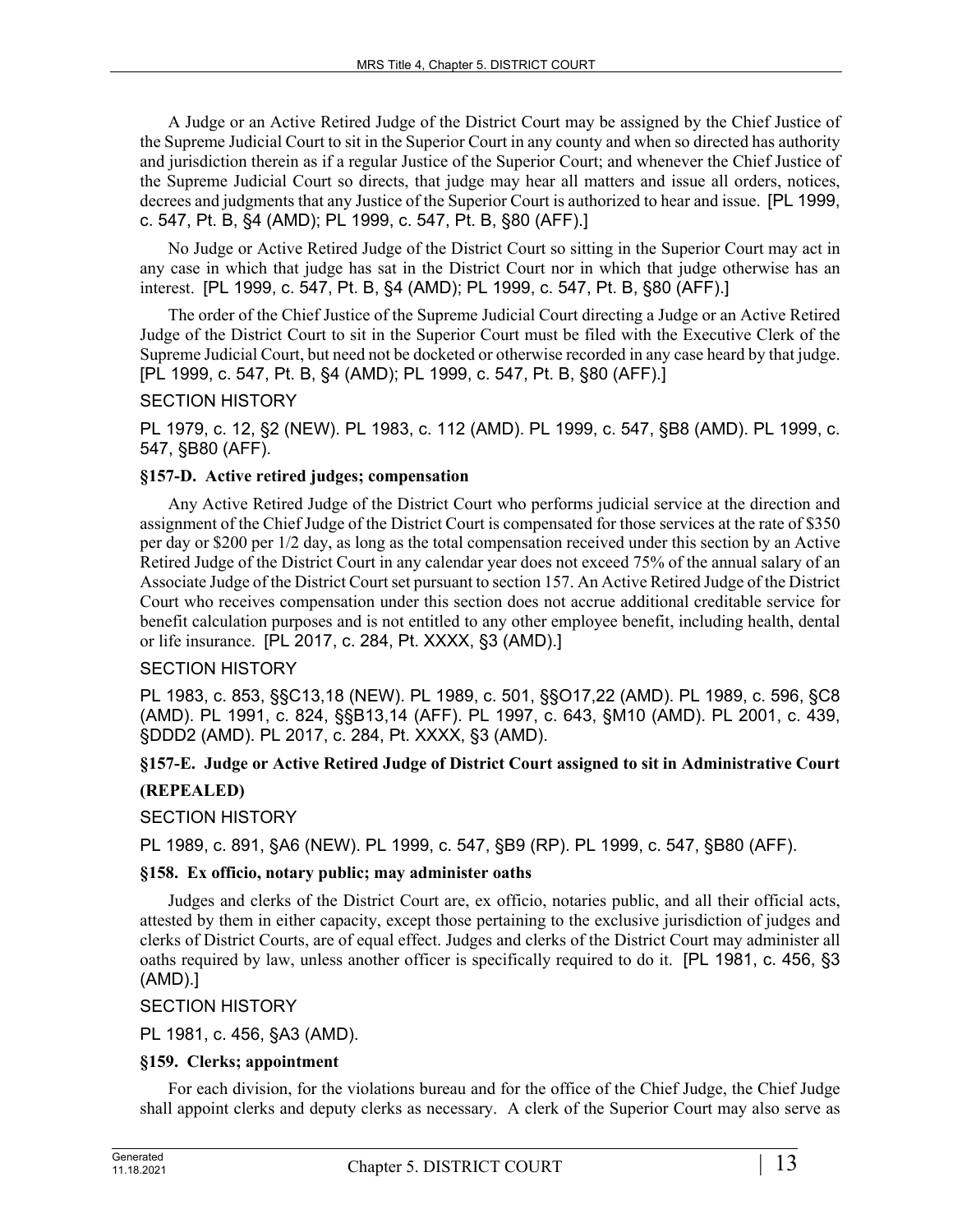the clerk of the District Court. If the business of any division or the violations bureau does not require the full-time service of a clerk, the Chief Judge may appoint a part-time clerk for that division or violations bureau. Whenever the clerk is unable to perform the duties of that office or so directs, the deputy has all the power and performs all the duties of clerk. Whenever a clerk is absent or temporarily unable to perform the duties as clerk and there is no deputy clerk authorized or available to exercise the powers and perform the duties of clerk and an existing or immediate session of the court renders it necessary, the Chief Judge may designate a clerk pro tempore who has the same powers and duties of the clerk. [PL 1995, c. 560, Pt. I, §14 (AMD).]

The clerk of the District Court may sign notices to appear in court for hearings on nonpayment of fines, counsel fees or restitution. [PL 1997, c. 135, §2 (NEW).]

### SECTION HISTORY

PL 1973, c. 83 (AMD). PL 1983, c. 131, §1 (AMD). PL 1991, c. 549, §1 (AMD). PL 1991, c. 549, §17 (AFF). PL 1995, c. 560, §I14 (AMD). PL 1997, c. 135, §2 (AMD).

### **§160. Clerks, taking of bail authorized**

### **(REPEALED)**

#### SECTION HISTORY

PL 1965, c. 356, §2 (AMD). PL 1967, c. 134 (AMD). PL 1987, c. 758, §1 (RP).

#### **§161. Justice of the peace; appointment; duties; salary**

The Chief Judge of the District Court may authorize any attorney-at-law, who is duly licensed to practice law in the State, to receive complaints and to issue process for the arrest of persons charged with offenses, to issue search warrants and to endorse certificates of commitment of the mentally ill, all in accordance with law, and to perform all other such acts and duties that are or may be authorized by law. The powers to issue process for the arrest of persons charged with offenses and to issue search warrants extend to offenses subject to the exclusive jurisdiction of the Passamaquoddy Tribe or the Penobscot Nation under the terms of Title 30, section 6209‑A or 6209-B. That attorney may be known as a justice of the peace. [PL 1995, c. 388, §1 (AMD); PL 1995, c. 388, §8 (AFF).]

The justice of the peace shall serve at the pleasure of the Chief Judge of the District Court, but no term for which a justice of the peace is appointed may exceed 5 years. [PL 1987, c. 736, §3 (AMD).]

The justice of the peace shall receive such salary as shall be determined by the Chief Judge and paid as an expense of the District Court. [PL 1987, c. 736, §3 (AMD).]

The Chief Judge of the District Court may also authorize any clerk or deputy clerk of the District Court to issue process for the arrest of persons charged with offenses if the Chief Judge is satisfied that the clerk or deputy clerk has the necessary training and learning to perform that function. When acting in that capacity, the clerk or deputy clerk shall be considered a justice of the peace and shall serve at the pleasure of the Chief Judge. [PL 1987, c. 736, §3 (NEW).]

### SECTION HISTORY

PL 1967, c. 420 (AMD). PL 1967, c. 434, §1 (AMD). PL 1973, c. 216 (RPR). PL 1985, c. 737, §A12 (AMD). PL 1987, c. 736, §3 (AMD). PL 1991, c. 484, §1 (AMD). PL 1995, c. 388, §1 (AMD). PL 1995, c. 388, §8 (AFF).

### **§162. Place for holding court; suitable quarters**

In each division, the place for holding court must be located in a state, county or municipal building designated by the Chief Judge who, with the advice and approval of the Bureau of General Services, is empowered to negotiate on behalf of the State the leases, contracts and other arrangements the Chief Judge considers necessary, within the limits of the budget and the funds available, to provide suitable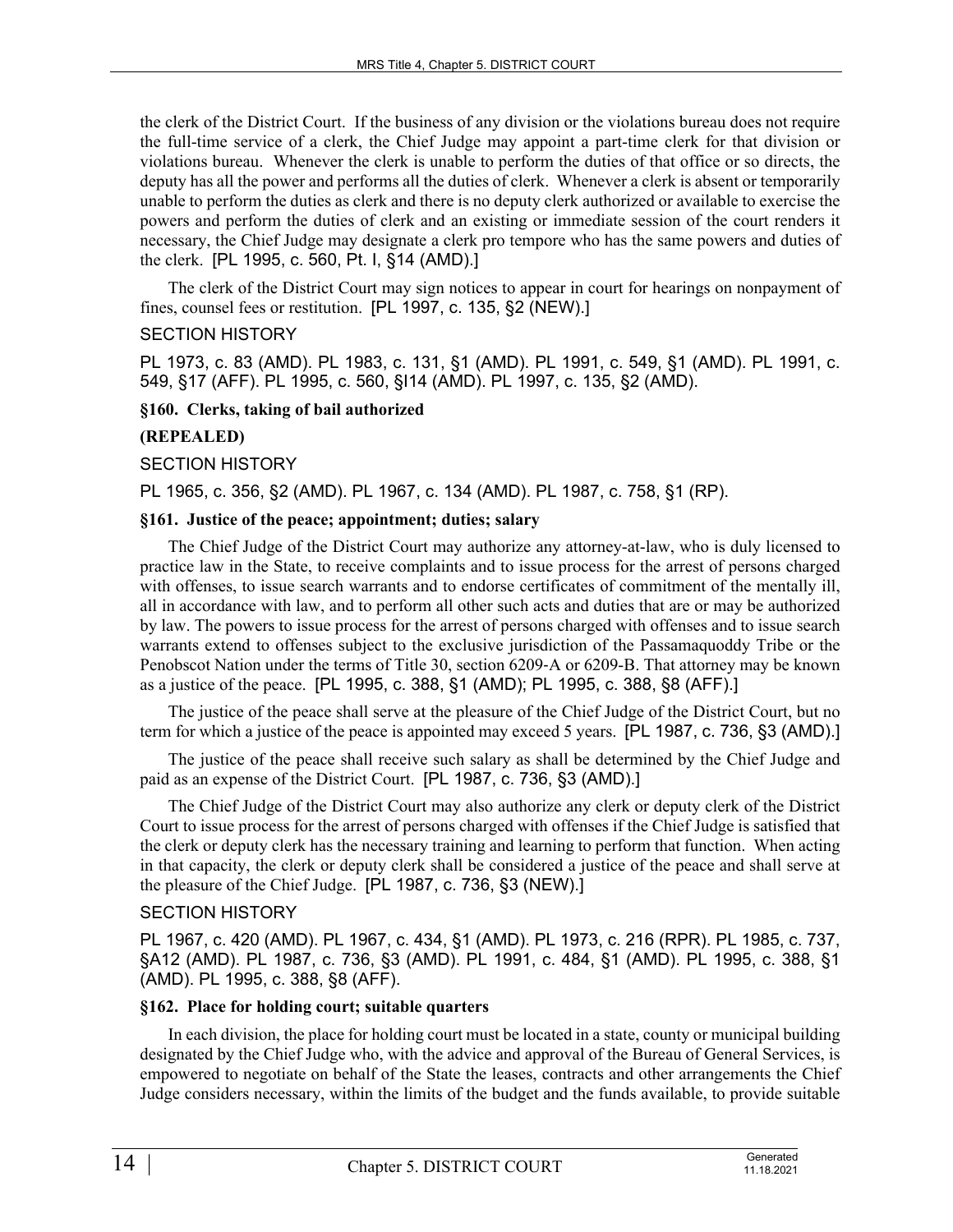quarters, adequately furnished and equipped for the District Court in each division. [PL 2011, c. 691, Pt. B, §4 (AMD).]

The facilities of the Superior Court in each county when that court is not in session must be available for use by the District Court of that division in which such facilities are located. Arrangements for such use must be made by the Chief Judge. [PL 2009, c. 415, Pt. B, §1 (AMD).]

If the Chief Judge is unable to negotiate the leases, contracts and other arrangements as provided in this section, the Chief Judge may, with the advice and approval of the Bureau of General Services, negotiate on behalf of the State, the leases, contracts and other arrangements the Chief Judge considers necessary, within the limits of the budget and funds available, to provide suitable quarters, adequately furnished and equipped for the District Court in privately owned buildings. [PL 2011, c. 691, Pt. B, §4 (AMD).]

### SECTION HISTORY

PL 2009, c. 415, Pt. B, §1 (AMD). PL 2011, c. 691, Pt. B, §4 (AMD).

### **§163. Funds**

**1. District Court funds.** Except as otherwise provided by law, all fines, forfeitures, surcharges, assessments and fees collected in any division of the District Court or by the violations bureau must be paid to the clerk of that District Court, who shall deposit them in a special account in a timely manner. Once each month, the clerk shall remit the sums to the Treasurer of State, who shall credit them to the General Fund. At the same time, the clerk shall remit the sums that have been collected in accordance with section 1057; Title 5, chapter 316-A; Title 7, section 3910-A; Title 17, section 1015; Title 29-A, section 2411, subsection 7; former Title 34–A, section 1210–A, subsection 9; and Title 34–A, section 1210‑B, subsection 6. Funds received by the clerk as bail in criminal cases must be deposited daily in a special account. The clerk shall deposit the funds in an interest-bearing account unless the clerk determines that it is not cost-effective to do so. Interest accrued in the account is the property of and accrues to the State. The forfeiture and setoff of bail is governed as otherwise provided by law.

# [PL 2015, c. 44, §1 (AMD).]

**2. Expenses.** The Treasurer of State shall pay all sums of money produced by cases in the District Court which shall become due to state departments and agencies, municipalities, and state, county and municipal offices.

[PL 1967, c. 449, §2 (RPR).]

**3. District Court Building Fund.** 

[PL 2009, c. 415, Pt. B, §2 (RP).]

**4. Balance to State.** The balance remaining in the District Court Fund after paying or setting aside the sums described in this section shall accrue to the State.

[PL 1975, c. 735, §6 (RPR).]

### SECTION HISTORY

PL 1967, c. 449, §§1-3 (AMD). PL 1971, c. 97, §1 (AMD). PL 1975, c. 383, §§4-A (AMD). PL 1975, c. 408, §13 (AMD). PL 1975, c. 735, §6 (AMD). PL 1979, c. 127, §13 (AMD). PL 1987, c. 339, §2 (AMD). PL 1989, c. 501, §P3 (AMD). RR 1991, c. 2, §4 (COR). PL 1991, c. 132, §2 (AMD). PL 1991, c. 549, §2 (AMD). PL 1991, c. 549, §17 (AFF). PL 1991, c. 806, §1 (AMD). PL 1995, c. 65, §A3 (AMD). PL 1995, c. 65, §§A153,C15 (AFF). PL 1999, c. 357, §2 (AMD). PL 2001, c. 617, §2 (AMD). PL 2001, c. 698, §2 (AMD). PL 2001, c. 698, §7 (AFF). PL 2003, c. 20, §R2 (AMD). PL 2003, c. 20, §R10 (AFF). PL 2007, c. 377, §2 (AMD). PL 2007, c. 377, §17 (AFF). PL 2009, c. 415, Pt. B, §2 (AMD). PL 2015, c. 44, §1 (AMD).

# **§164. Duties of Chief Judge**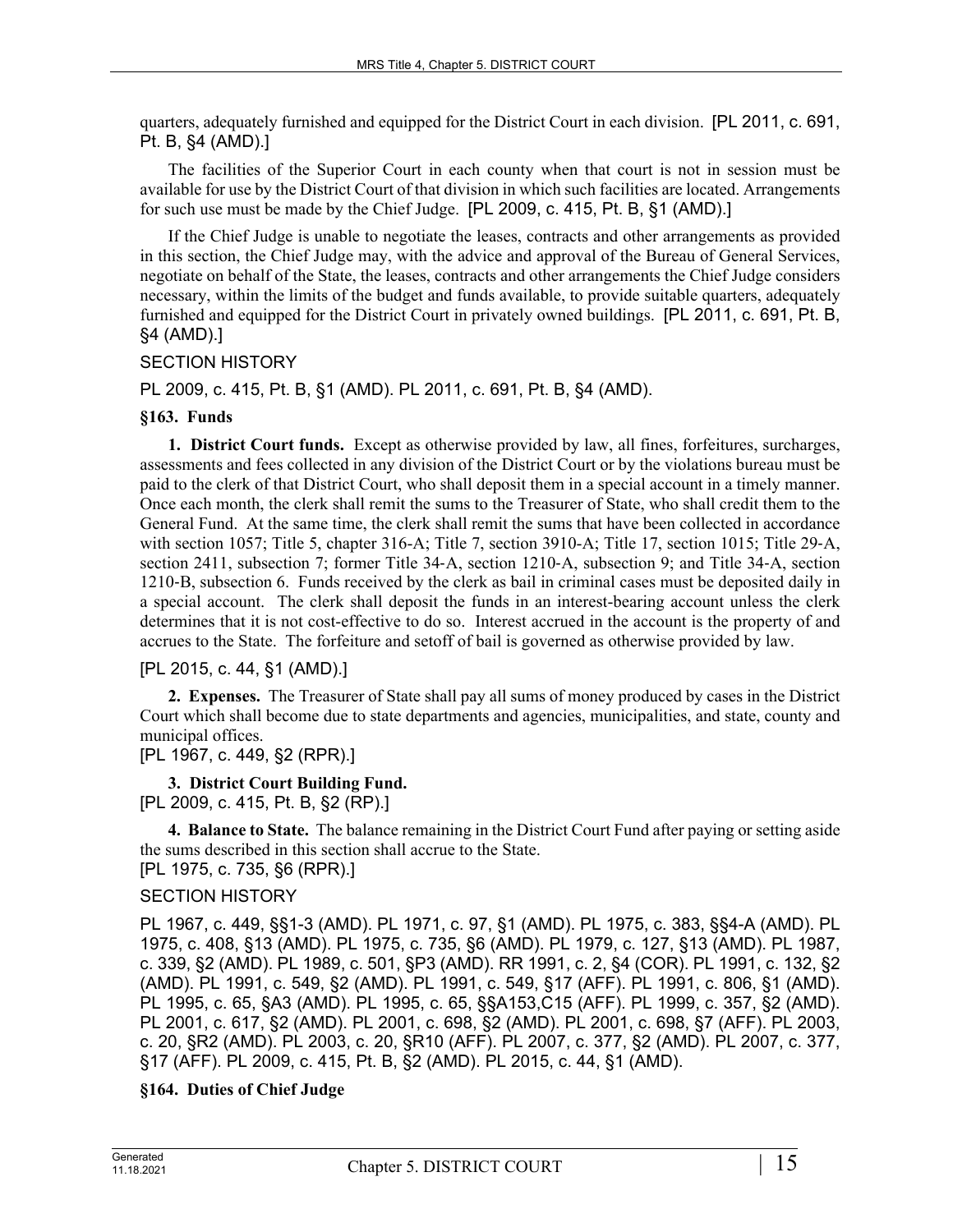The Chief Judge shall be responsible to and under the supervision of the Chief Justice of the Supreme Judicial Court for the operation of the District Court and shall serve as Chief Judge at the pleasure of the Chief Justice. To this end the Chief Judge shall: [PL 1975, c. 408, §14 (AMD).]

**1. Hold court when necessary.** Hold court in any division when the Chief Judge determines it necessary by reason of illness, absence or disability of the judge regularly assigned or by reason of an excessive case load in any district;

[PL 2019, c. 475, §43 (AMD).]

**1-A. Appoint bail commissioners.** Appoint bail commissioners pursuant to Title 15, section 1023, for any district;

[PL 1995, c. 462, Pt. A, §3 (RPR).]

**2. Assign judges.** Assign judges to hold court in any division where, in the judgment of the Chief Judge, they are needed;

[PL 1993, c. 675, Pt. B, §6 (AMD).]

**3. Days and hours for holding court.** Fix the days and hours for holding court in each division; [PL 1991, c. 824, Pt. A, §2 (AMD).]

**4. Vacations.** Determine the times for the taking of vacations by all district judges;

**5. Assign judges.**  [PL 1993, c. 675, Pt. B, §7 (RP).]

**6. Records and reports.** Prescribe, subject to the approval of the Chief Justice or the Chief Justice's delegate, the records to be kept and destroyed and the reports to be made by each district judge; [PL 2019, c. 475, §44 (AMD).]

**7. Statistics.** Collect such statistics and other information pertaining to the business of the District Court as are requested by the Chief Justice or the Chief Justice's delegate; [PL 2019, c. 475, §44 (AMD).]

**8. Budget.** Utilizing such assistance from the Administrative Office of the Courts as the Chief Judge may request, prepare and submit a proposed annual budget for the District Court to the Chief Justice or the Chief Justice's delegate;

[PL 2019, c. 475, §45 (AMD).]

**9. Report.** Render to the Chief Justice of the Supreme Judicial Court an annual report on the state of business in the District Court and on the conferences held pursuant to subsection 11;

**10. Courtroom facilities.** Make necessary arrangements for proper courtroom facilities for all branches of the District Court pursuant to section 162; establish headquarters with appropriate facilities for the Chief Judge; and establish quarters and facilities for all District Court judges; [PL 1993, c. 675, Pt. B, §8 (AMD).]

**11. Conference of judges.** Convene at least once annually at such place as the Chief Judge considers appropriate, a conference of District Court Judges to consider and take action upon or make recommendations with respect to current problems in the operation of the District Court. The expenses of District Court Judges attending this conference are an expense of the District Court; [PL 2019, c. 475, §46 (AMD).]

**12. Violations bureau.** Notwithstanding any other statute or law, establish the violations bureau.

A. The violations bureau has jurisdiction over all traffic infractions committed in this State. Unless otherwise ordered by a court, trial of a traffic infraction must be in the division in which the alleged infraction was committed. [PL 1991, c. 549, §3 (RPR); PL 1991, c. 549, §17 (AFF).]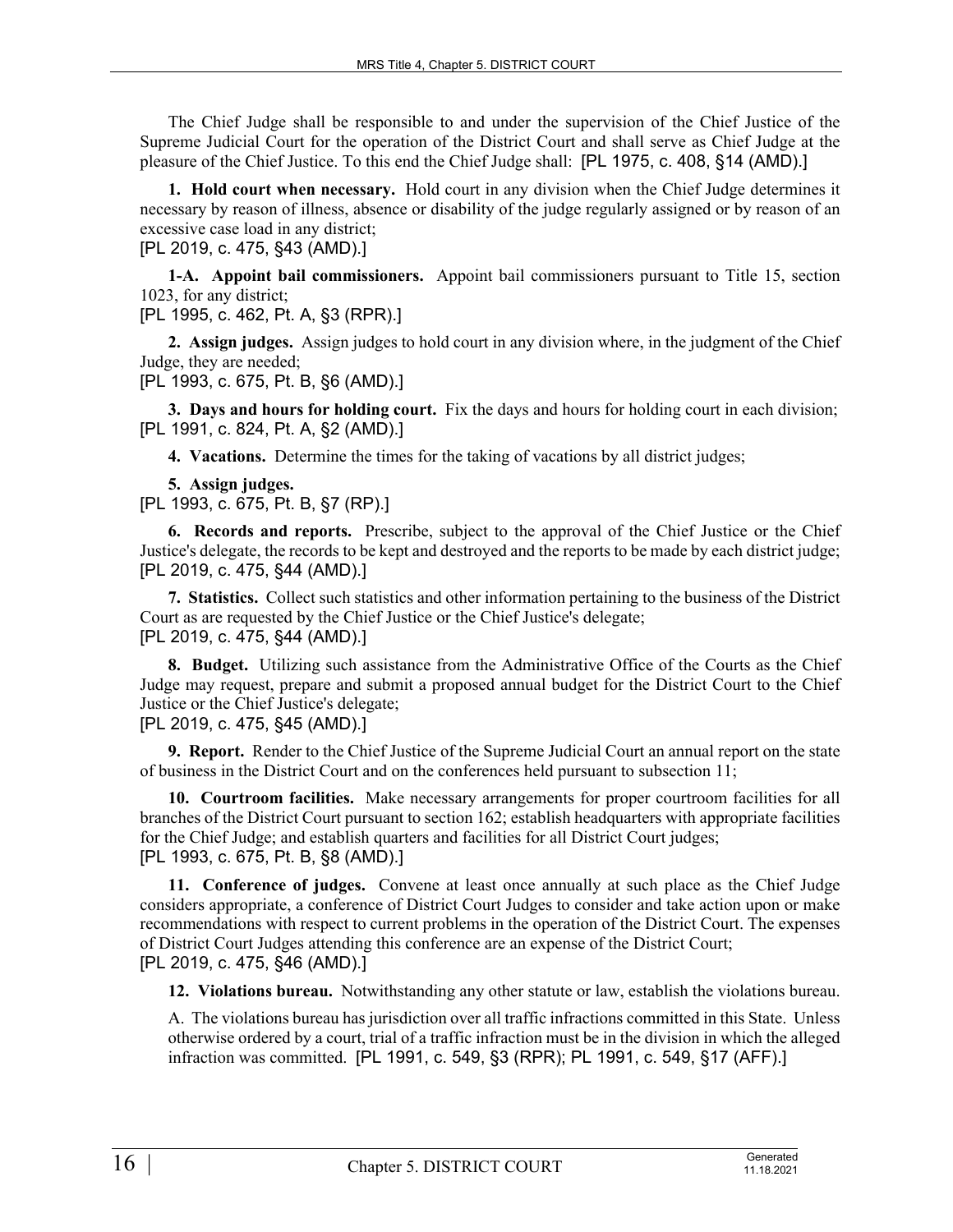B. The Chief Judge by order, which may from time to time be amended, shall designate the amount of fines imposed for traffic infractions. [PL 1991, c. 549, §3 (RPR); PL 1991, c. 549, §17 (AFF).]

C. The Maine Rules of Civil Procedure applies in all traffic infraction proceedings. [PL 1991, c. 549, §3 (RPR); PL 1991, c. 549, §17 (AFF).]

D. The clerk of each division has the authority to accept pleadings and fines on behalf of the violations bureau; [PL 1991, c. 549, §3 (RPR); PL 1991, c. 549, §17 (AFF).]

E. [PL 1991, c. 549, §3 (RP); PL 1991, c. 549, §17 (AFF).] [PL 1991, c. 549, §3 (RPR); PL 1991, c. 549, §17 (AFF).]

**13. Additional duties.** Perform such additional duties as may be assigned by the Chief Justice of the Supreme Judicial Court;

[PL 1993, c. 680, Pt. A, §2 (AMD).]

**14. Powers reserved to the Supreme Judicial Court.**  [PL 1993, c. 680, Pt. A, §3 (RP).]

**15. Fisheries and wildlife bureau.** Establish in each division a fisheries and wildlife bureau. The Chief Judge shall appoint a clerk of the District Court in each division as violations clerk for the fisheries and wildlife bureau in that division.

The violations clerk shall accept written appearances, waivers of trial, pleas of guilty and payments of fines and costs in fisheries and wildlife offense cases, subject to the limitations prescribed in this subsection. The violations clerk serves under the direction and control of the judge of the court for which the violations clerk is appointed.

A. A fisheries and wildlife offense means any violation of any provision of Title 12, Part 13; any provision of law enumerated in Title 12, section 10353; or any rule adopted by the Commissioner of Inland Fisheries and Wildlife pursuant to these provisions. [PL 2003, c. 414, Pt. B, §1 (AMD); PL 2003, c. 614, §9 (AFF).]

B. The Chief Judge shall by order, which may from time to time be amended, suspended or repealed, designate the fisheries and wildlife offenses within the authority of the violations clerk, except that such offenses may not include any offense for which a mandatory minimum term of imprisonment is provided by law. The court shall establish schedules, within the limits prescribed by law, of the amount of fines to be imposed for such offenses. The order of the court establishing the schedules must be prominently posted in the place where the fines are paid. Fines and costs must be paid to, receipted by and accounted for by the violations clerk in accordance with these provisions. [PL 1993, c. 680, Pt. A, §4 (AMD).]

C. Any person charged with any fisheries and wildlife offense within the authority of the violations clerk may file an appearance in person or by mail before the violations clerk and enter a plea admitting the infraction charged and waiver of trial and pay the fine established for the infraction charged and costs. Any person entering a plea admitting the infraction charged must be informed of that person's rights, including the right to stand trial, that that person's signature to a plea admitting the infraction charged will have the same effect as a judgment of the court and that the record of adjudication will be sent to the Commissioner of Inland Fisheries and Wildlife. [PL 1993, c. 680, Pt. A, §4 (AMD).]

D. Any person who has been found guilty of or who has signed a plea of guilty to, or who has been found to have committed or who has signed a plea admitting or admitting with an explanation, one or more previous fisheries and wildlife offenses subject to this subsection within a 12-month period may not appear before the violations clerk unless the court, by order, permits that appearance. Each waiver of hearing filed under this subsection must recite on the oath or affirmation of the offender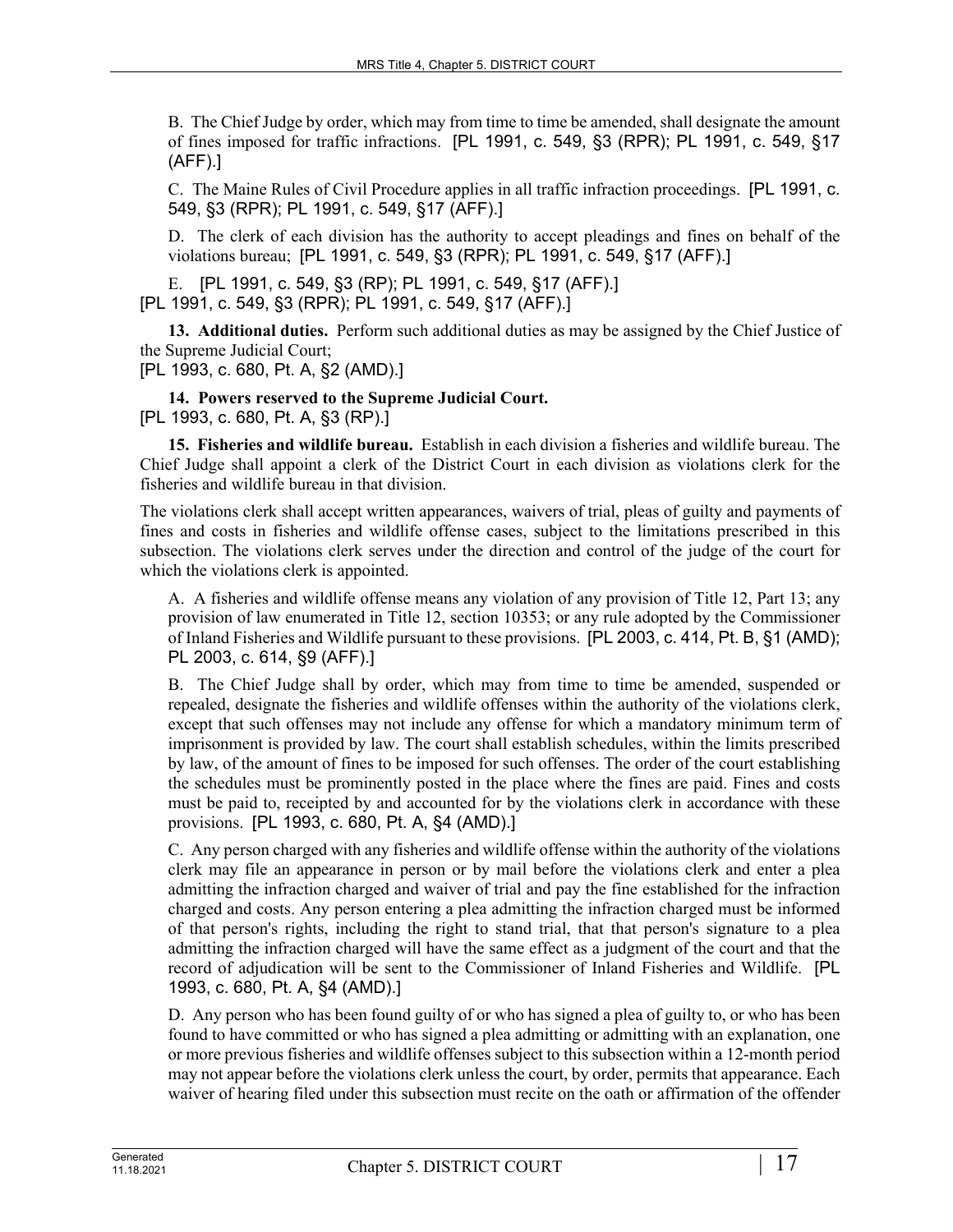whether or not the offender has been previously found guilty of, or to have committed, or has previously signed a plea of guilty to, admitting or admitting with an explanation to, one or more fisheries and wildlife offenses within a 12-month period. Any person swearing falsely to such a statement, upon conviction, is subject to a fine of not more than \$50. [PL 1995, c. 462, Pt. A, §4 (AMD).]

E. The Chief Judge, following notification to the Chief Justice of the Supreme Judicial Court or the Chief Justice's delegate, may authorize forms and procedures the Chief Judge considers appropriate to carry out this subsection; [PL 1993, c. 680, Pt. A, §4 (AMD).]

[PL 2003, c. 414, Pt. B, §1 (AMD); PL 2003, c. 614, §9 (AFF).]

**16. Development and implementation of administrative concepts.** Carry on a continuous survey and study of the organization, operation, condition of business, practice and procedure of the District Court and make recommendations to the Chief Justice of the Supreme Judicial Court concerning the number of judges and other personnel required for the efficient administration of justice and examine, with the advice of the judges of the District Court, the status of dockets of the various District Courts to determine whether the business of the court is being carried out in an efficient manner. From such an examination, the Chief Judge shall annually make recommendations to the Chief Justice of the Supreme Judicial Court for guidelines and policies for the scheduling and trial of matters before the District Court. In providing recommendations, the Chief Judge shall give due and appropriate regard to the recommendations of the judges and other personnel of the District Court and shall provide a mechanism whereby their individual recommendations and comments may be brought to the attention of the Chief Justice. The Chief Judge, in advising as to the appropriateness of the methods or the systems for scheduling trials and the management of matters before the District Court, shall take into consideration systems and methods operational in the Superior Court. The final decision as to the management of personnel and the implementation of guidelines, policies and procedures for the scheduling of trials and management of matters before the District Court must be made by the Chief Justice only after consultation with the Chief Judge;

[PL 1993, c. 680, Pt. A, §5 (AMD).]

**17. Marine resources bureau.** Establish in each division a marine resources bureau. The Chief Judge shall appoint a clerk of the District Court in each division as violations clerk for the marine resources bureau in that division.

The violations clerk shall accept written appearances, waivers of trial, pleas of guilty and payments of fines and costs in marine resources offense cases, subject to the limitations prescribed in this subsection. The violations clerk serves under the direction and control of the judge of the court for which the violations clerk is appointed.

A. A marine resources offense means any violation of any provision of Title 12, chapters 601 to 627 and chapters 935, 937 and 939, or any rules adopted by the Commissioner of Marine Resources pursuant to those chapters. [PL 2003, c. 414, Pt. B, §2 (AMD); PL 2003, c. 614, §9 (AFF).]

B. The Chief Judge shall by order, which may from time to time be amended, suspended or repealed, designate the marine resources offenses within the authority of the violations clerk, except that the offenses may not include any offense for which a mandatory minimum term of imprisonment is provided by law. The court shall establish schedules, within the limits prescribed by law, of the amount of fines to be imposed for the offenses. The order of the court establishing the schedules must be prominently posted in the place where the fines are paid. Fines and costs must be paid to, receipted by and accounted for by the violations clerk in accordance with these provisions. [PL 1993, c. 680, Pt. A, §6 (AMD).]

C. Any person charged with any marine resources offense within the authority of the violations clerk may file an appearance in person or by mail before the violations clerk. Any person may enter a plea admitting the violation charged and waiver of trial and pay the fine, and costs, established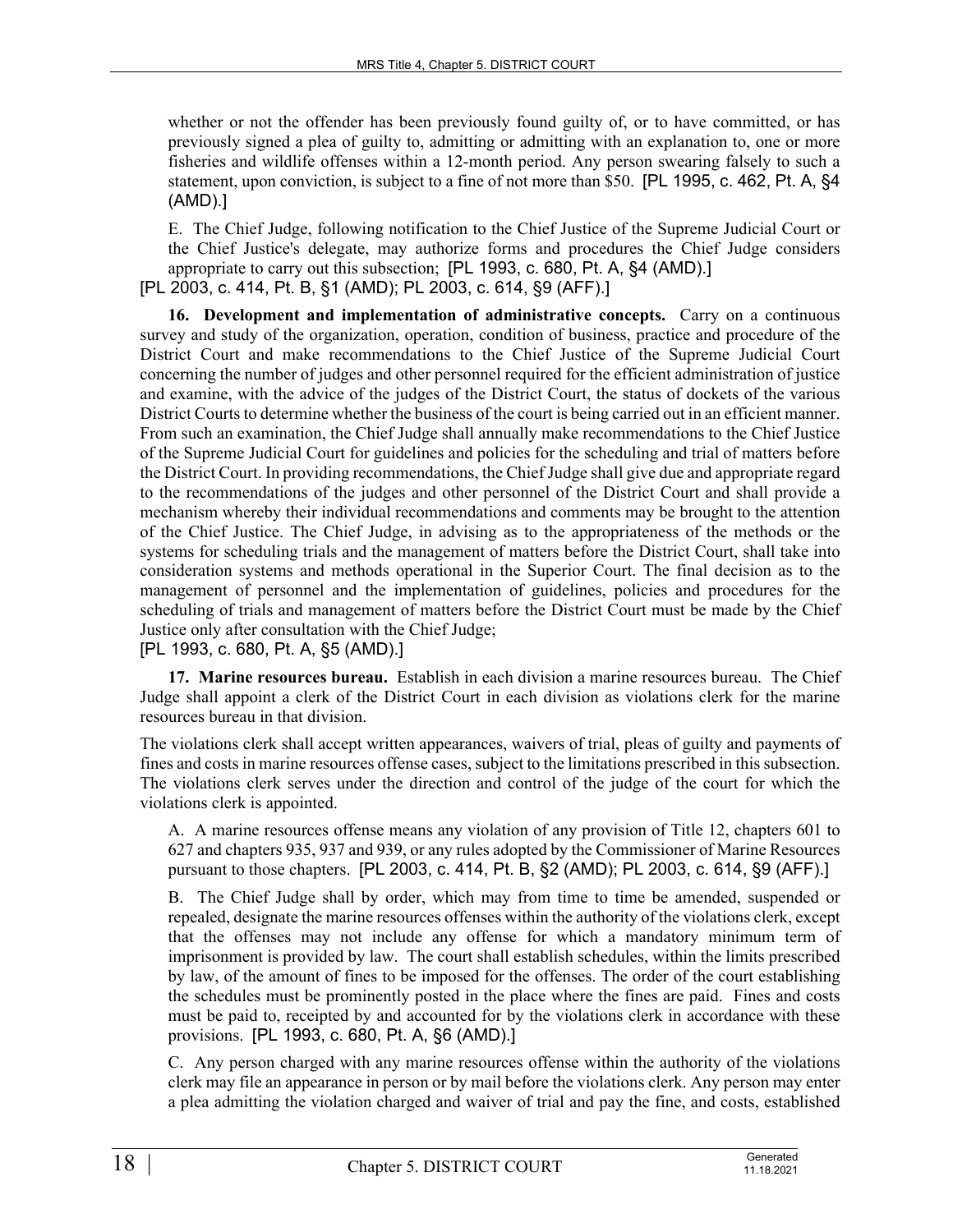for the violation charged. Any person entering a plea admitting the infraction charged must be informed of that person's rights, including the right to stand trial, that that person's signature to a plea admitting the violation charged will have the same effect as a judgment of the court and that the record of adjudication will be sent to the Commissioner of Marine Resources. [PL 1993, c. 680, Pt. A, §6 (AMD).]

D. Any person who has been found guilty of or who has signed a plea of guilty to, or who has been found to have committed or who has signed a plea admitting or admitting with an explanation, one or more previous marine resources offenses subject to this subsection within a 12-month period may not appear before the violations clerk unless the court, by order, permits that appearance. Each waiver of hearing filed under this subsection must recite on the oath or affirmation of the offender whether or not the offender has been previously found guilty of or to have committed or has previously signed a plea of guilty to, admitting or admitting with an explanation to, one or more marine resources offenses within a 12-month period. Any person swearing falsely to such a statement is, upon conviction, subject to a fine of not more than \$50. [PL 1993, c. 680, Pt. A, §6 (AMD).]

E. The Chief Judge, following notification to the Chief Justice of the Supreme Judicial Court or the Chief Justice's delegate, may authorize such forms and procedures as the Chief Judge considers appropriate to carry out this subsection; and [PL 1993, c. 680, Pt. A, §6 (AMD).] [PL 2003, c. 414, Pt. B, §2 (AMD); PL 2003, c. 614, §9 (AFF).]

**18. Forest service bureau.** Establish in each division a forest service bureau. The Chief Judge shall appoint the clerk of the District Court in each division as violations clerk for the forest service bureau.

The violations clerk shall accept written appearances, waivers of trial, pleas of guilty and payments of fines and costs in forest service offense cases, subject to the limitations prescribed in this subsection. The violations clerk serves under the direction and control of the judge of the court for which that clerk is appointed.

A. For purposes of this subsection, a forest service offense means any violation of Title 12, chapters 801, 805, 807, 809, 935, 937 and 939 and section 10203, subsection 6 and sections 10651, 10653 and 11221 or any rules adopted by the Director of the Maine Forest Service pursuant to those chapters. [PL 2003, c. 414, Pt. B, §3 (AMD); PL 2003, c. 614, §9 (AFF).]

B. The Chief Judge shall by order, which may from time to time be amended, suspended or repealed, designate the forest service offenses within the authority of the violations clerk, except that the offenses may not include any offense for which a mandatory minimum term of imprisonment is provided by law. The court shall establish schedules, within the limits prescribed by law, of the amount of fines to be imposed for the offenses. The order of the court establishing the schedules must be prominently posted in the place where the fines are paid. Fines and costs must be paid to, receipted by and accounted for by the violations clerk in accordance with these provisions. [PL 1991, c. 635 (NEW).]

C. A person charged with a forest service offense within the authority of the violations clerk may file an appearance in person or by mail before the violations clerk. A person may enter a plea admitting the violation charged and a waiver of trial and pay the fine and costs established for the violation charged. A person entering a plea admitting the violation charged must be informed of the person's rights, including the right to stand trial, that the person's signature to a plea admitting the violation charged has the same effect as a judgment of the court and that the record of adjudication will be sent to the Director of the Maine Forest Service. [PL 1991, c. 635 (NEW).]

D. A person who, within a 12-month period, has been found guilty of, has signed a plea of guilty to, has been found to have committed or has signed a plea admitting, or admitting with an explanation, one or more previous forest service offenses subject to this subsection may not appear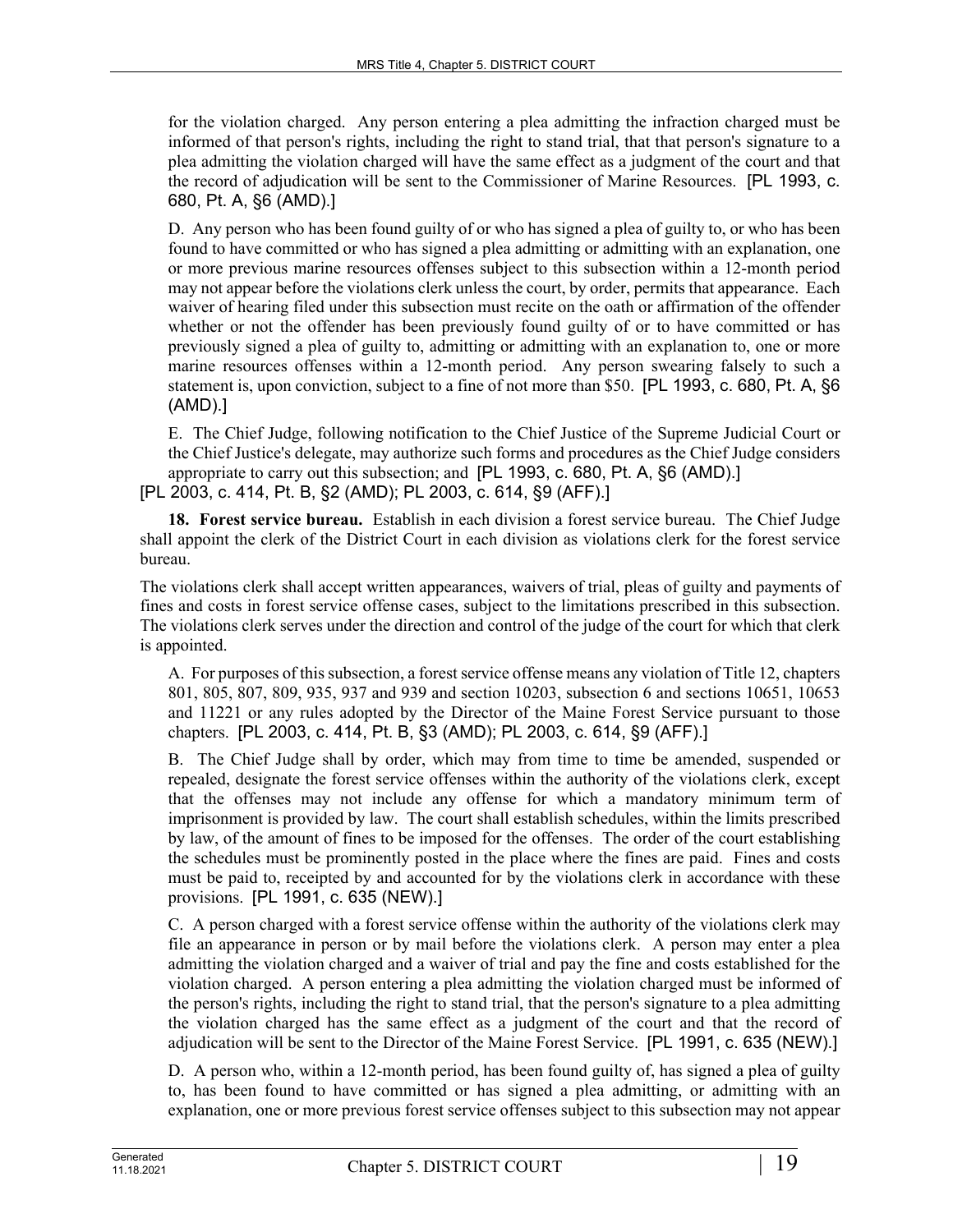before the violations clerk unless the court, by order, permits that appearance. Each waiver of hearing filed under this subsection must recite on the oath or affirmation of the offender whether the offender was previously found guilty of or committed or previously signed a plea of guilty to or signed a plea admitting, or admitting with an explanation, one or more forest service offenses within a 12-month period. A person swearing falsely to such a statement is subject, upon conviction, to a fine of not more than \$50. [PL 1991, c. 635 (NEW).]

E. The Chief Judge, following notification to the Chief Justice of the Supreme Court or the Chief Justice's delegate, may authorize forms and procedures as the Chief Judge considers appropriate to carry out this subsection. [PL 1991, c. 635 (NEW).]

[PL 2003, c. 414, Pt. B, §3 (AMD); PL 2003, c. 614, §9 (AFF).]

Powers not enumerated in this section but necessary or desirable for the proper administration of the courts may, from time to time, be promulgated and assigned, by rule of the Supreme Judicial Court. [PL 1993, c. 680, Pt. A, §7 (NEW).]

### SECTION HISTORY

PL 1969, c. 299 (AMD). PL 1973, c. 625, §9 (AMD). PL 1975, c. 408, §§14-19 (AMD). PL 1975, c. 430, §§4,5 (AMD). PL 1975, c. 623, §§3-C (AMD). PL 1975, c. 731, §§1,2 (AMD). PL 1975, c. 770, §12 (AMD). PL 1977, c. 392 (AMD). PL 1977, c. 544, §§7-10 (AMD). PL 1977, c. 696, §§22,23 (AMD). PL 1979, c. 541, §§A11,A12 (AMD). PL 1981, c. 414, §1 (AMD). PL 1983, c. 107 (AMD). PL 1983, c. 548, §2 (AMD). PL 1985, c. 481, §A4 (AMD). PL 1985, c. 506, §B2 (AMD). PL 1987, c. 758, §2 (AMD). PL 1989, c. 875, §E4 (AMD). PL 1989, c. 891, §A7 (AMD). PL 1991, c. 91 (AMD). PL 1991, c. 549, §3 (AMD). PL 1991, c. 549, §17 (AFF). PL 1991, c. 635 (AMD). PL 1991, c. 824, §A2 (AMD). PL 1993, c. 675, §§B5-8 (AMD). PL 1993, c. 680, §§A1-7 (AMD). PL 1995, c. 462, §§A3,4 (AMD). PL 2003, c. 414, §§B1-3 (AMD). PL 2003, c. 414, §D7 (AFF). PL 2003, c. 614, §9 (AFF). PL 2019, c. 475, §§43-46 (AMD).

# **§164-A. Acceptance of fine and guilty plea**

The clerk of each division may accept a guilty plea to a criminal traffic offense upon payment of a fine and surcharge in accordance with a schedule of offenses and fines established by the Chief Judge. A person tendering payment of a fine without filing a signed waiver is deemed to have read and waived that person's rights, to understand that tendering payment is deemed a waiver and has the same effect as a judgment of the court and to understand that the record of the judgment will be sent to the Secretary of State. [PL 1991, c. 549, §4 (NEW); PL 1991, c. 549, §17 (AFF).]

### SECTION HISTORY

PL 1991, c. 549, §4 (NEW). PL 1991, c. 549, §17 (AFF).

### **§164-B. Appointment of clerk**

**(REPEALED)**

SECTION HISTORY

PL 1991, c. 549, §4 (NEW). PL 1991, c. 549, §17 (AFF).

# **§165. District Court; jurisdiction over crimes and juvenile offenses**

**1. Crimes; under one year imprisonment.** The District Court has jurisdiction and, except as provided in Title 29‑A, section 2602, concurrent jurisdiction with the Superior Court of all crimes, including violation of any statute or a bylaw of a town, village corporation or local health officer and breach of the peace, for which the maximum term of imprisonment to which the defendant may be sentenced upon conviction of that crime is less than one year.

[PL 1999, c. 731, Pt. ZZZ, §6 (NEW); PL 1999, c. 731, Pt. ZZZ, §42 (AFF).]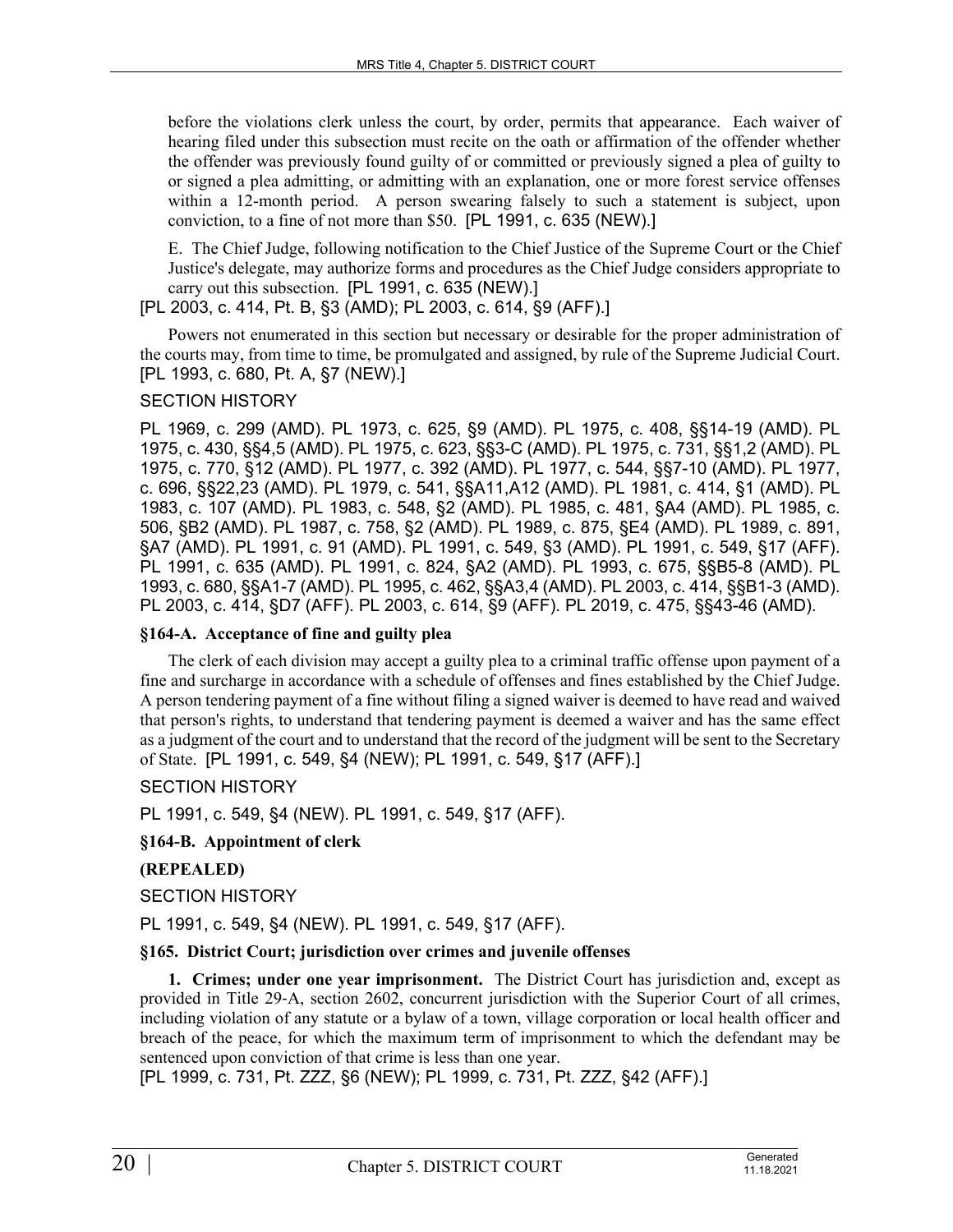**2. Juvenile Court.** The District Court has jurisdiction over juvenile offenses pursuant to Title 15, Part 6.

[PL 1999, c. 731, Pt. ZZZ, §6 (NEW); PL 1999, c. 731, Pt. ZZZ, §42 (AFF).]

**3. Crimes; one year or more imprisonment.** The District Court has, concurrent with the Superior Court, original jurisdiction to receive pleas of guilty in criminal cases, other than murder, in which:

A. The maximum term of imprisonment to which the defendant may be sentenced upon conviction of that crime is one year or more; [PL 1999, c. 731, Pt. ZZZ, §6 (NEW); PL 1999, c. 731, Pt. ZZZ, §42 (AFF).]

B. The defendant has in writing waived the defendant's right to indictment by grand jury and the defendant's right to a jury trial; and [PL 1999, c. 731, Pt. ZZZ, §6 (NEW); PL 1999, c. 731, Pt. ZZZ, §42 (AFF).]

C. The defendant has indicated the defendant's intention to enter a plea of guilty to the charges pending against the defendant. [PL 1999, c. 731, Pt. ZZZ, §6 (NEW); PL 1999, c. 731, Pt. ZZZ, §42 (AFF).]

When exercising such jurisdiction, the District Court possesses all of the powers of the Superior Court. The District Court shall exercise that jurisdiction in the manner that the Supreme Judicial Court by rule provides. Any person sentenced under this subsection is entitled to the rights provided by Title 15, chapter 306‑A.

[PL 2005, c. 326, §1 (AMD); PL 2005, c. 326, §5 (AFF).]

**4. Issue process.** The District Court has jurisdiction to issue process with respect to any violation over which the Passamaquoddy Tribe or the Penobscot Nation exercises exclusive jurisdiction under Title 30, section 6209‑A or 6209-B.

[PL 1999, c. 731, Pt. ZZZ, §6 (NEW); PL 1999, c. 731, Pt. ZZZ, §42 (AFF).]

**5. Power to sentence.** The District Court may impose any authorized sentencing alternative. [PL 1999, c. 731, Pt. ZZZ, §6 (NEW); PL 1999, c. 731, Pt. ZZZ, §42 (AFF).]

# SECTION HISTORY

PL 1975, c. 430, §6 (AMD). PL 1991, c. 484, §2 (AMD). PL 1995, c. 65, §A4 (AMD). PL 1995, c. 65, §§A153,C15 (AFF). PL 1995, c. 388, §2 (AMD). PL 1995, c. 388, §8 (AFF). PL 1999, c. 731, §ZZZ6 (RPR). PL 1999, c. 731, §ZZZ42 (AFF). PL 2005, c. 326, §1 (AMD). PL 2005, c. 326, §5 (AFF).

### **§166. -- Terms of court**

**(REPEALED)**

SECTION HISTORY

PL 1965, c. 19, §1 (RP).

**§167. -- Bail**

### **(REPEALED)**

SECTION HISTORY

PL 1965, c. 356, §3 (RP).

### **§168. Examination to determine sanity of accused**

A Judge of the District Court may order a person, who is accused of an offense, to be examined by a physician without delay, to determine whether or not such person is insane. The cost of such examination shall be paid from the treasury of the county in which the action is pending. [PL 1967, c. 222 (AMD).]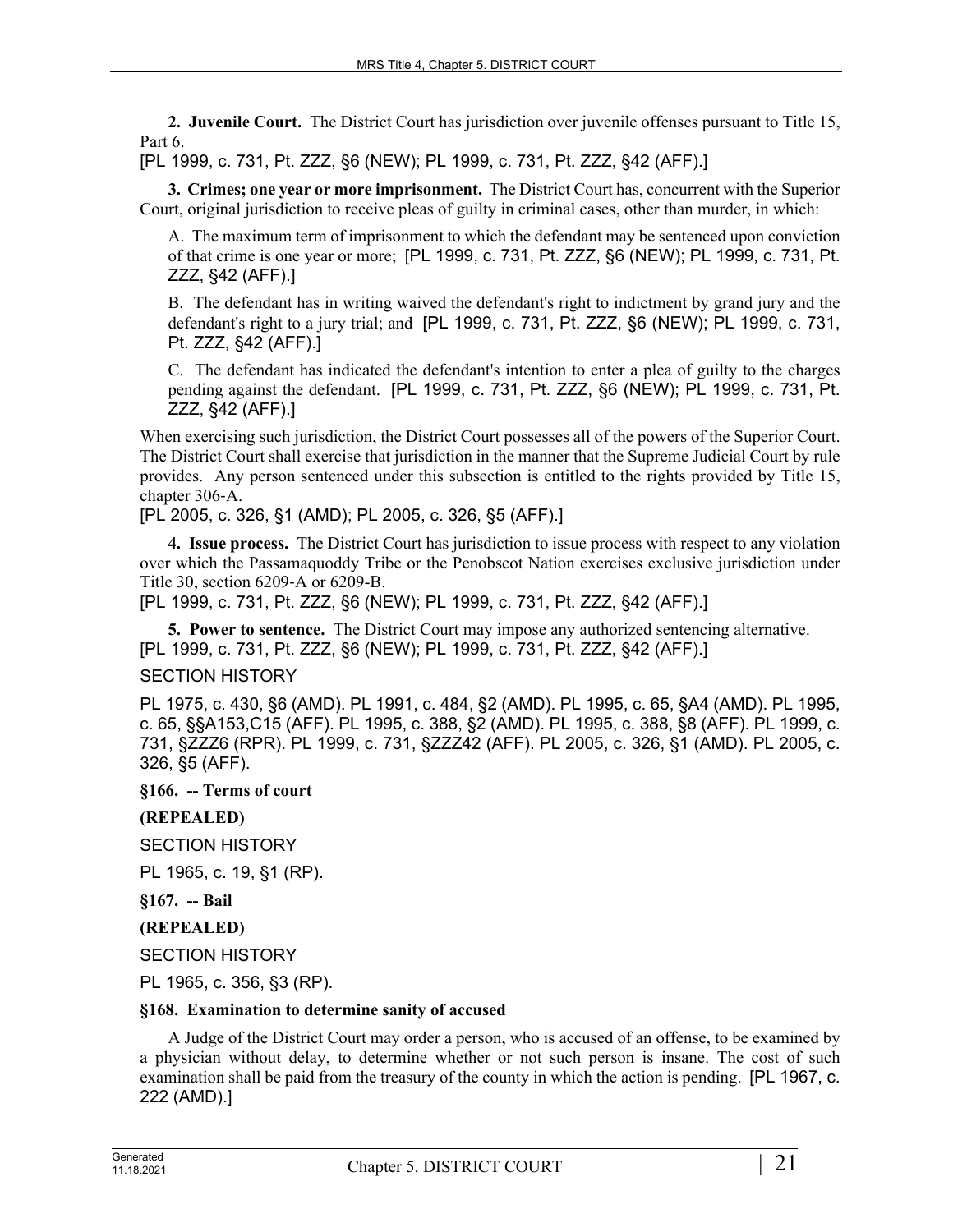### SECTION HISTORY

PL 1967, c. 222 (AMD).

### **§169. Administration of oaths**

Judges of the District Court and notaries public may administer all oaths required by law, unless another officer is specially required to do it. [PL 1981, c. 456, Pt. A, §4 (AMD).]

# SECTION HISTORY

PL 1981, c. 456, §A4 (AMD).

### **§170. Commanding assistance for arrest**

Upon view of an affray, riot, assault or battery, Judges of the District Court may, without warrant, command the assistance of any sheriff, deputy sheriff, constable or person present to repress the same and to arrest all concerned therein.

### **§171. Duty on receipt of complaints**

When complaint is made to the proper officer of the District Court charging a person with the commission of a criminal offense, that officer shall issue a warrant for the person's arrest or a summons in such form and under such circumstances as the Supreme Judicial Court may by rule provide. [RR 2021, c. 1, Pt. B, §5 (COR).]

The officer may, and on complaint shall, cause to be arrested persons found within the officer's county or in an adjoining county under the conditions specified in the first paragraph of section 161 charged with offenses; and those having committed offenses therein or in an adjoining county who have escaped therefrom or from an adjoining county; and all persons charged with offenses and crimes, and all affrayers, rioters, breakers of the peace and violators of the law, and may require such offenders to find sureties for keeping the peace. [RR 2021, c. 1, Pt. B, §5 (COR).]

A district judge may try those brought before that judge for offenses within that judge's jurisdiction, although the penalty or fine accrues wholly or partly to that judge's town. [RR 2021, c. 1, Pt. B, §5 (COR).]

Warrants issued by the proper officer of the District Court in criminal cases must be signed by that officer at the time they are issued. [RR 2021, c. 1, Pt. B, §5 (COR).]

# SECTION HISTORY

PL 1965, c. 356, §4 (RPR). PL 1965, c. 425, §4 (AMD). PL 1967, c. 434, §2 (AMD). PL 1975, c. 430, §7 (AMD). PL 1975, c. 731, §3 (AMD). PL 1979, c. 127, §14 (AMD). PL 1979, c. 663, §9 (RPR). PL 1987, c. 758, §3 (AMD). RR 2021, c. 1, Pt. B, §5 (COR).

# **§171-A. Traffic infraction and civil violation complaints**

**1. Traffic infraction.** When a complaint is made to the proper officer of the District Court charging a person with the commission of a traffic infraction the officer of the District Court shall cause to be served upon the person a Violation Summons and Complaint or other process in such form and under such circumstances as the Supreme Judicial Court shall by rule provide. [PL 1991, c. 733, §1 (NEW).]

**2. Civil violations.** When a complaint is made to the proper officer of the District Court charging a person with the commission of a civil violation other than a traffic infraction, the officer of the District Court shall cause to be served upon the person a Uniform Summons and Complaint or other process in such form and under such circumstances as the Supreme Judicial Court shall by rule provide. The clerk of each division may accept an admission to a civil violation upon payment of a fine and surcharge in accordance with a schedule of violations, fines and surcharges, within the limits prescribed by law, established by the Chief Judge, which the Chief Judge may amend.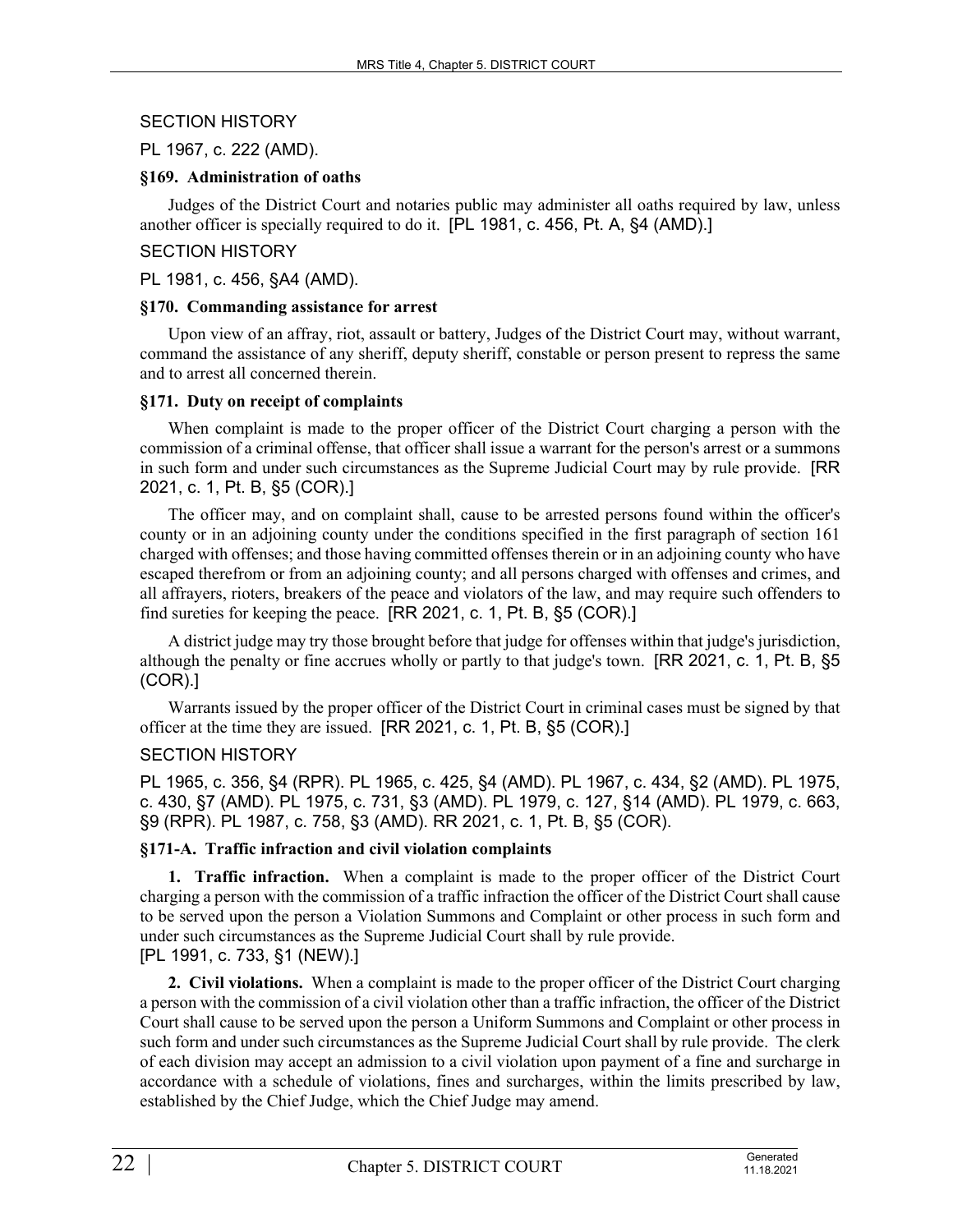# [PL 2017, c. 329, §1 (AMD).] SECTION HISTORY

PL 1975, c. 731, §4 (NEW). PL 1991, c. 733, §1 (RPR). PL 2017, c. 329, §1 (AMD).

### **§172. Judge unable to attend; continuance**

Whenever a District Judge is unable to attend court, any clerk of the District Court may continue any case in such court for a period of not more than 14 days.

### **§173. Costs and fees; criminal**

The following provisions shall apply to the District Court:

**1. Definitions and limitations.** This section applies only to costs and fees arising from the criminal and civil violation proceedings in the District Court. When any criminal or civil violation case is appealed from such court to the Superior Court, the latter may tax and impose costs from its proceeding, which may not include any fees or costs arising from the proceedings or arrest in the lower court.

This section may not be interpreted to prohibit a court from filing a case upon payment of costs without a conviction or adjudication; except that upon motion at any time by either party, the court shall bring a filed case forward and proceed to a disposition of the pending complaint.

This section may not be interpreted to deprive a law enforcement officer of compensation for that officer's services and expenses, but this section may shift the responsibility for providing such compensation.

The term "law enforcement officer" means any person who by virtue of that person's public employment is vested by law with a duty to enforce any criminal law of this State by making arrests, whether that duty extends to all crimes or is limited to specific crimes, or with a duty to enforce any law of this State establishing a civil violation.

# [RR 2021, c. 1, Pt. B, §6 (COR).]

**2. Defendant not to be sentenced to pay costs of court as such.** The District Court may not, in any criminal proceeding, sentence any defendant to pay costs of court as such, but may take the costs into consideration and include in any fine imposed a sum adequate to cover all or any part of them without reference to such costs and without taxing them, provided the maximum fine for the particular offense is not exceeded.

# [PL 1975, c. 731, §8 (AMD).]

**2-A. Costs in traffic infraction or civil violation cases.** The Chief Judge shall establish costs to be paid by a defendant to reopen a traffic infraction or civil violation case after the case has been disposed of by default resulting from the defendant's failure to file a timely answer or the defendant's failure to appear in court.

In addition to other penalties provided by law, the court may impose on the defendant reasonable costs for the defendant's failure to answer or the defendant's failure to appear in court.

[PL 1991, c. 733, §2 (AMD).]

**3. Reports and records of costs and fees.**  [PL 1979, c. 127, §15 (RP).]

**4. Distribution of fees and fines.**  [PL 1997, c. 750, Pt. A, §1 (RP).]

**4-A. Law enforcement officer services, reimbursement and compensation.** The court shall reimburse or compensate municipalities and counties for law enforcement officer services as follows.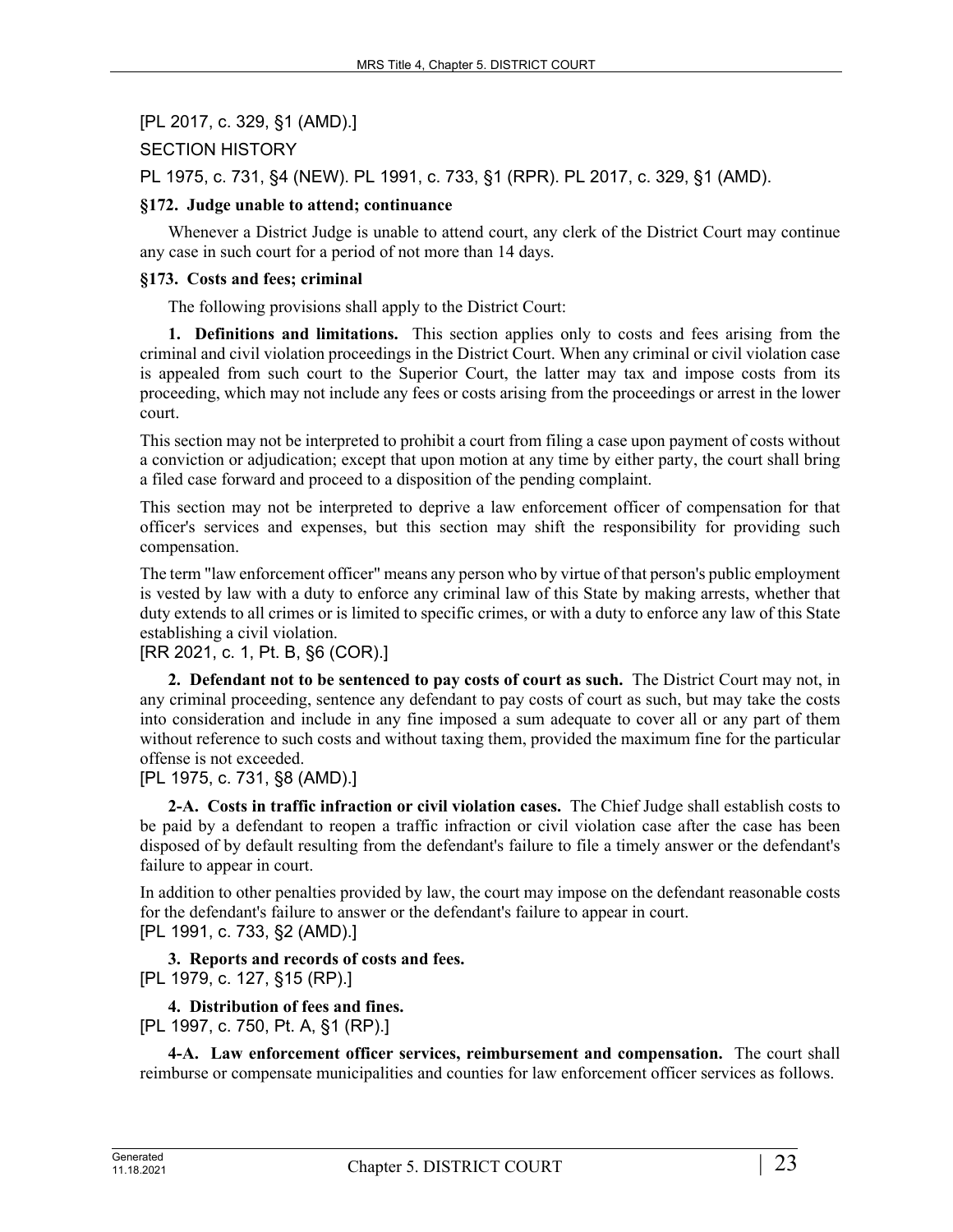A. The court shall reimburse the municipality or county that employs the law enforcement officer a flat fee of \$50 for each day or part of a day that a law enforcement officer is physically present for a scheduled trial in District Court, whether or not the officer is called upon to give testimony. [PL 1999, c. 731, Pt. CCCC, §1 (AMD).]

B. The court shall pay a municipality or county a flat fee of \$50 for each day or part of a day that a municipal or county law enforcement officer, designated by the municipality or county as its court officer, is physically present in a District Court in order to adequately handle that municipality's or county's case load.

The court officer required to be present at an arraignment may be an officer other than the arresting officer if the municipality or county has designated the officer to handle the arraignment case load of that municipality or county. In addition, one or more municipalities may designate either a municipal law enforcement officer or a county law enforcement officer to represent the municipalities at arraignments. [PL 1999, c. 731, Pt. CCCC, §1 (AMD).]

C. The sheriffs of the several counties shall designate and furnish deputy sheriffs to serve as bailiffs in each division of the District Court within their counties if requested by the Chief Judge. A deputy sheriff designated as bailiff must be approved by the Chief Judge and may not serve as a court officer for any law enforcement agency. Compensation for reasonable and necessary expenses, as agreed to by the parties, must be paid by the District Court.

In a municipality where a police officer has been furnished to serve as a bailiff, the Chief Judge may continue to authorize the use of a police officer as a bailiff and the District Court shall compensate the municipality. A person appointed to serve as bailiff may not serve as court officer for a municipal police department as provided in this subsection. [PL 1997, c. 750, Pt. A, §2 (NEW).]

[PL 1999, c. 731, Pt. CCCC, §1 (AMD).]

**4-B. Law Enforcement Agency Reimbursement Fund.** The Law Enforcement Agency Reimbursement Fund is established as a nonlapsing, dedicated fund within the Administrative Office of the Courts.

A. The Administrative Office of the Courts shall use the fund to reimburse municipalities and counties pursuant to subsection 4‑A. [PL 1997, c. 750, Pt. A, §2 (NEW).]

B. Six percent of fines and forfeitures collected for traffic infractions must be deposited in the fund as provided in Title 29‑A, section 2602, subsection 4, paragraphs A and B. [PL 1997, c. 750, Pt. A, §2 (NEW).]

C. The balance remaining in the fund at the end of the fiscal year must be transferred to the General Fund. [PL 1997, c. 750, Pt. A, §2 (NEW).]

D. If there is a deficit in the fund at the end of the fiscal year, the Treasurer of State shall transfer a sufficient amount from the General Fund to balance the fund. [PL 1997, c. 750, Pt. A, §2 (NEW).]

[PL 1997, c. 750, Pt. A, §2 (NEW).]

**5. Disbursement to appointed counsel.** In any proceeding where the court has appointed counsel, that appointed counsel shall be reimbursed by the court for reasonable disbursements made in behalf of the client, including but not limited to witness fees, sheriff's fees and travel, upon approval of these disbursements by the court.

[PL 1977, c. 114, §9 (RPR).]

# SECTION HISTORY

PL 1965, c. 356, §5 (AMD). PL 1967, c. 244 (AMD). PL 1967, c. 397 (AMD). PL 1967, c. 408, §1 (AMD). PL 1967, c. 449, §4 (AMD). PL 1967, c. 521, §§1,2 (AMD). PL 1967, c. 544, §4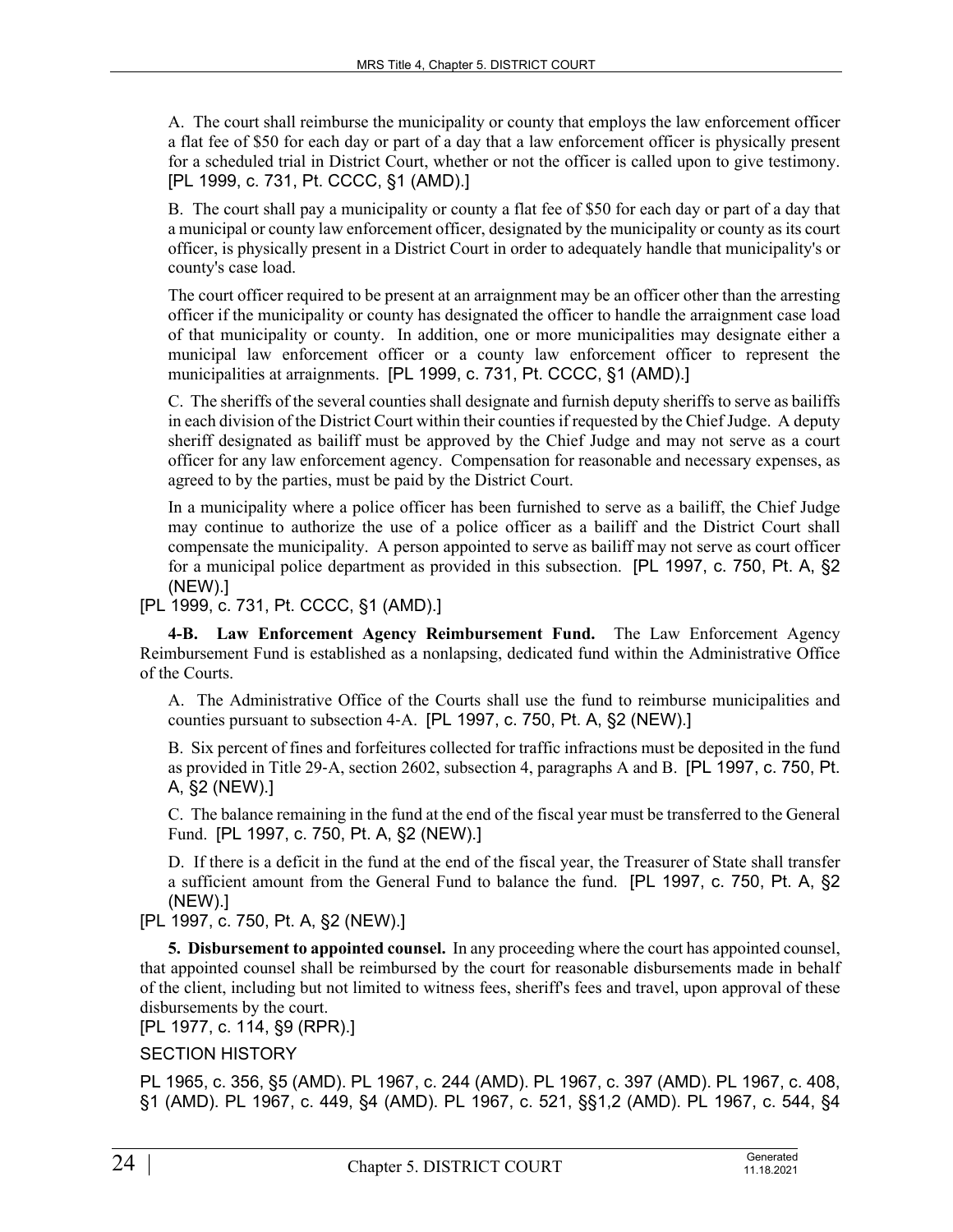(AMD). PL 1971, c. 97, §2 (AMD). PL 1971, c. 252, §§1,2 (AMD). PL 1971, c. 261, §1 (AMD). PL 1971, c. 593, §22 (AMD). PL 1971, c. 618, §12 (AMD). PL 1971, c. 622, §5 (AMD). PL 1975, c. 95 (AMD). PL 1975, c. 292 (AMD). PL 1975, c. 341 (AMD). PL 1975, c. 369, §§1,2 (AMD). PL 1975, c. 430, §§8-15 (AMD). PL 1975, c. 623, §§3-E (AMD). PL 1975, c. 731, §§5- 12 (AMD). PL 1975, c. 777, §2 (AMD). PL 1977, c. 114, §§3-9 (AMD). PL 1979, c. 127, §§15,16 (AMD). PL 1983, c. 742 (AMD). PL 1989, c. 89 (AMD). PL 1989, c. 722, §3 (AMD). PL 1991, c. 549, §5 (AMD). PL 1991, c. 549, §17 (AFF). PL 1991, c. 733, §2 (AMD). PL 1991, c. 780, §X2 (AMD). PL 1993, c. 675, §B9 (AMD). PL 1997, c. 750, §§A1,2 (AMD). PL 1999, c. 731, §CCCC1 (AMD). RR 2021, c. 1, Pt. B, §6 (COR).

### **§173-A. Costs taxable for the State in civil violation or traffic infraction proceedings**

Costs in the amount of \$25 shall be automatically taxable for the State in civil violation and traffic infraction proceedings for failure to pay a fine imposed for the commission of a civil violation or traffic infraction within 30 days of entry of judgment or within 30 days of the date fixed for a final installment payment if the fine is to be paid under a plan approved under Title 14, section 3141, subsection 4. [PL 1987, c. 708, §1 (AMD).]

#### SECTION HISTORY

PL 1975, c. 731, §§12-A (NEW). PL 1985, c. 481, §A5 (AMD). PL 1987, c. 414, §1 (RPR). PL 1987, c. 708, §1 (AMD).

#### **§174. Civil and criminal; overcharging costs**

### **(REPEALED)**

#### SECTION HISTORY

PL 1965, c. 19, §2 (AMD). PL 1975, c. 346, §§1-3 (AMD). PL 1975, c. 430, §§16,17 (AMD). PL 1975, c. 731, §13 (AMD). PL 1975, c. 770, §13 (AMD). PL 1985, c. 384, §1 (RP).

### **§175. Fees of District Courts**

The Supreme Judicial Court shall have the authority to prescribe rules establishing the fees of the District Courts. [PL 1979, c. 425, §1 (RPR).]

### SECTION HISTORY

PL 1975, c. 346, §4 (AMD). PL 1979, c. 425, §1 (RPR).

### **§176. Fees for entering an appeal**

No Judge of a District Court division shall demand or receive any fees for entering an appeal or admitting to bail to prosecute it, in a criminal or traffic infraction case. The legal fees therefor may be taxed in the bill of costs, and certified and paid like other fees. [PL 1975, c. 430, §18 (AMD).]

#### SECTION HISTORY

PL 1965, c. 356, §6 (AMD). PL 1975, c. 430, §18 (AMD).

#### **§177. Service of process statewide**

All process of the District Court shall run throughout the State, and may be served outside of the division from which issued with the same effect as if served within such division.

### **§178. Abstract of record of divorce to be filed with Superior Court**

### **(REPEALED)**

SECTION HISTORY

PL 1967, c. 129 (NEW). PL 1973, c. 625, §10 (AMD). PL 1979, c. 13, §4 (RP).

### **§179. Administrative search warrants**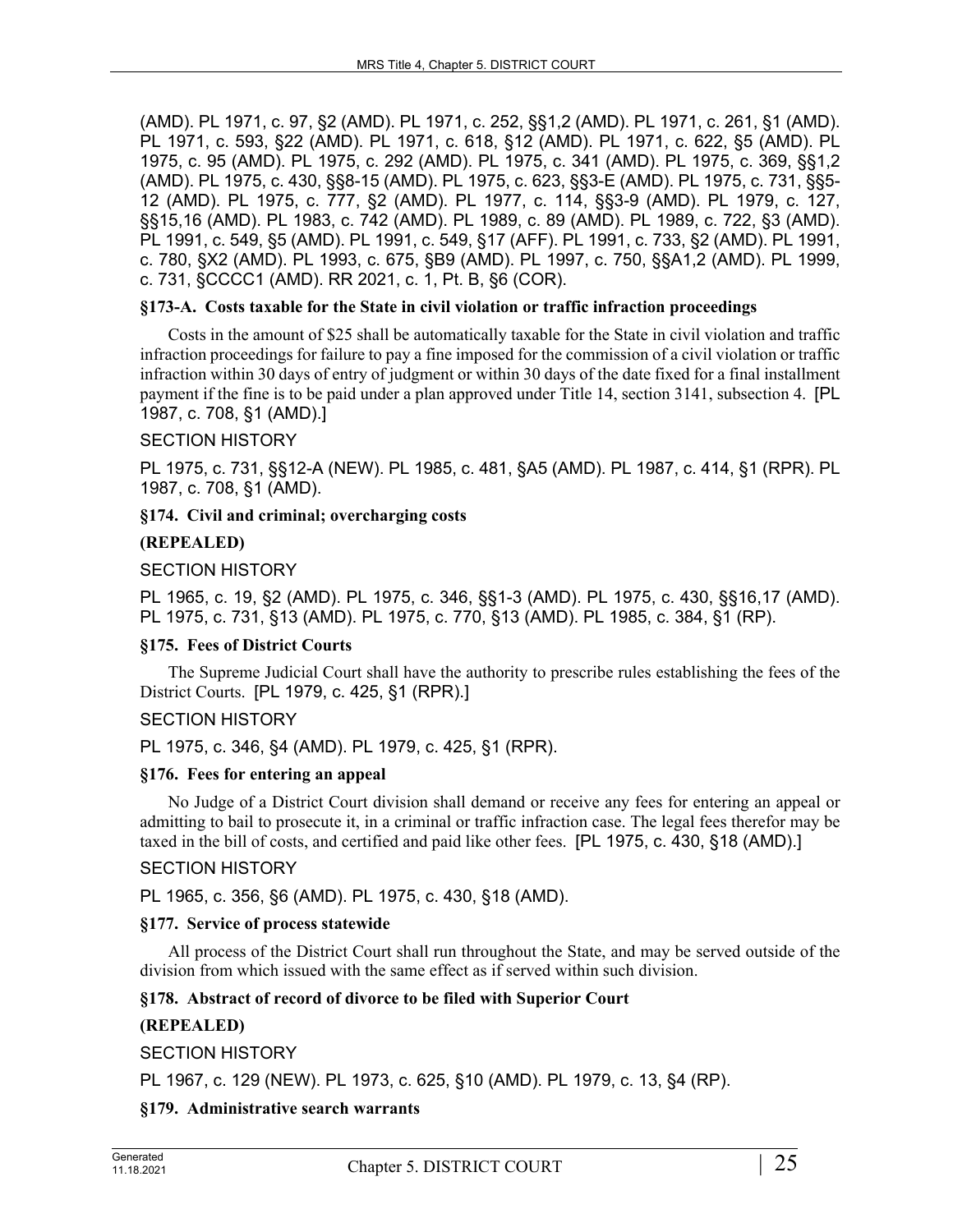A District Court Judge may issue warrants to conduct administrative searches in such manner, for such purposes and under such circumstances as the Supreme Judicial Court shall by rule provide. [PL 1973, c. 486 (NEW).]

#### SECTION HISTORY

PL 1973, c. 486 (NEW).

#### **§180. Site inspection warrants**

A District Court Judge may issue warrants to conduct surveys and tests on land that is under consideration for purchase or taking through eminent domain by the State or any of its political subdivisions. The Supreme Judicial Court shall provide by rule the manner and circumstances for the issuance of such warrants subject to the following conditions: [PL 1975, c. 753 (NEW).]

**1. Compelling need.** There is a compelling need for the issuance of the warrant, such as required compliance with state statutes or regulations or protection of the public health, safety or welfare; [PL 1975, c. 753 (NEW).]

**2. Notice to owner.** The owner of the land shall be served notice at least 14 days prior to the day when any survey or test is initiated; [PL 1975, c. 753 (NEW).]

**3. Completion within 30 days.** All tests and surveys shall be completed within 30 days of entry; [PL 1975, c. 753 (NEW).]

**4. Distance from occupied dwelling.** No soils test may be conducted within 200 yards of an occupied dwelling;

[PL 1975, c. 753 (NEW).]

**5. Site restoration.** Upon completion of any soils test or analysis, all holes, pits or trenches created thereby shall be filled in and the site restored as best practicable to its original condition; and [PL 1975, c. 753 (NEW).]

**6. Compensation for damages.** The owner of land subject to a survey or test has the right to be compensated for any actual damage caused as a result of the surveys and tests. Upon request of the landowner within 30 days after entry on the landowner's premises, the governmental unit shall hold a public hearing to determine whether the landowner is entitled to compensation for actual damages caused by the testing. The governmental unit shall publish a notice of the time and place of hearing in a newspaper having general circulation in its area at least 7 days before the hearing. The governmental unit shall pay the landowner forthwith the amount of compensation to which it determines the landowner is entitled. If the landowner is aggrieved by the decision of the governmental unit, the landowner may appeal to the Superior Court as provided in Rule 80B of the Maine Rules of Civil Procedure.

[RR 2021, c. 1, Pt. B, §7 (COR).]

SECTION HISTORY

PL 1975, c. 753 (NEW). RR 2021, c. 1, Pt. B, §7 (COR).

### **§181. Hours for small claims**

### **(REPEALED)**

SECTION HISTORY

PL 1983, c. 548, §3 (NEW). PL 1985, c. 368, §2 (REEN).

**§182. Media coverage of judicial proceedings**

**(REPEALED)**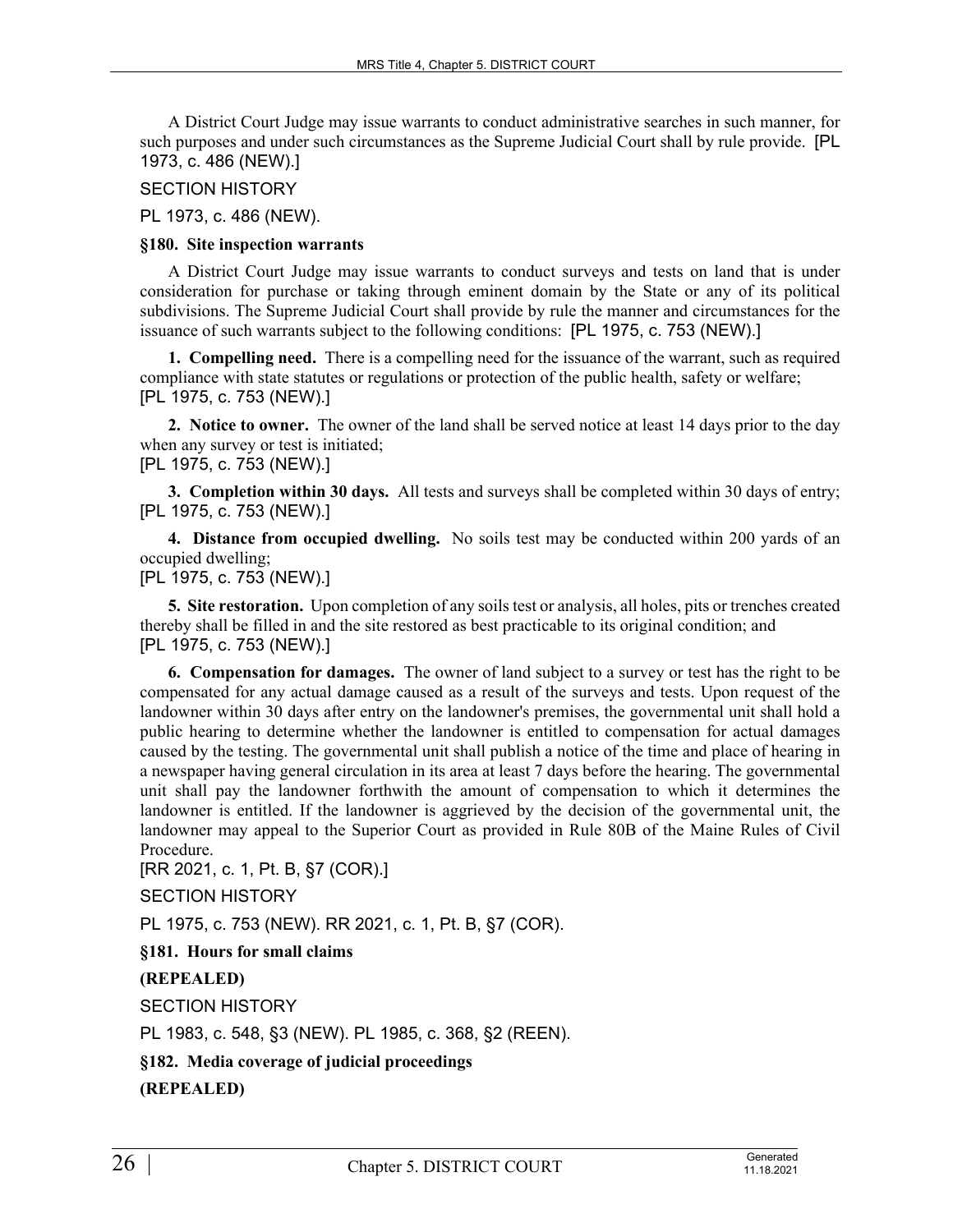### SECTION HISTORY

PL 1985, c. 515, §2 (NEW). MRSA T. 4 §182 (RP).

### **§183. Family Division of District Court**

There is established within the District Court a Family Division that has jurisdiction over family matters filed in District Court. The Family Division shall provide a system of justice that is responsive to the needs of families and the support of their children. The Supreme Judicial Court may adopt administrative orders and court rules governing the practice, procedure and administration of the Family Division. These practices and procedures must include, but are not limited to, education for the parties, case management and referral services to mediation and other alternate dispute resolution techniques. [PL 1997, c. 269, §1 (NEW); PL 1997, c. 269, §2 (AFF).]

**1. Family law magistrates.** The Chief Judge of the District Court, with the approval of the Chief Justice of the Supreme Judicial Court, shall employ family law magistrates. In selecting family law magistrates, the Chief Judge shall give proper consideration to achieving statewide geographical representation in the Family Division.

A. Family law magistrates must be members of the Bar of this State and must have experience in the area of family law. Other qualifications may include interest, training or experience in mediation and other alternate dispute resolution techniques, domestic violence, child development, family dynamics and case management. [PL 2005, c. 384, §1 (AMD).]

B. Family law magistrates shall devote themselves solely to the official duties of the position. Family law magistrates may not engage in the private practice of law or in any employment, occupation or business interfering with or inconsistent with the discharge of their duties. The Chief Judge of the District Court shall determine the salaries of the family law magistrates. [PL 2005, c. 384, §1 (AMD).]

C. Family law magistrates are governed by the Maine Code of Judicial Conduct. Family law magistrates serve at the pleasure of the Chief Judge of the District Court. [PL 2005, c. 384, §1 (AMD).]

D. Family law magistrates shall employ appropriate case management techniques and have jurisdiction to hear and dispose of the following matters:

(1) Interim orders in actions involving the establishment, modification or enforcement of child support;

(2) Interim orders in actions involving divorce, legal separation, parentage or parental rights, including interim orders in postjudgment proceedings arising out of these actions, except that a contested motion concerning interim parental rights and responsibilities, excluding interim child support orders, may be determined by the family law magistrate only if both parties consent to determination of the issue or issues in dispute by the family law magistrate;

(2-A) Parental rights and responsibilities and parent-child contact orders entered pursuant to Title 19‑A, section 4006, subsection 5 and section 4007, subsection 1, paragraph G to make such orders consistent with subsequently entered orders in matters included in subparagraphs  $(1)$ ,  $(2)$  and  $(3)$ ;

(3) Final orders in any of the matters included in subparagraphs (1) and (2) when the proceeding is uncontested;

(4) Final orders in a contested proceeding when child support is the only contested issue;

(4-A) Applications for writs of habeas corpus to facilitate the attendance of proceedings by and return of a party who is incarcerated;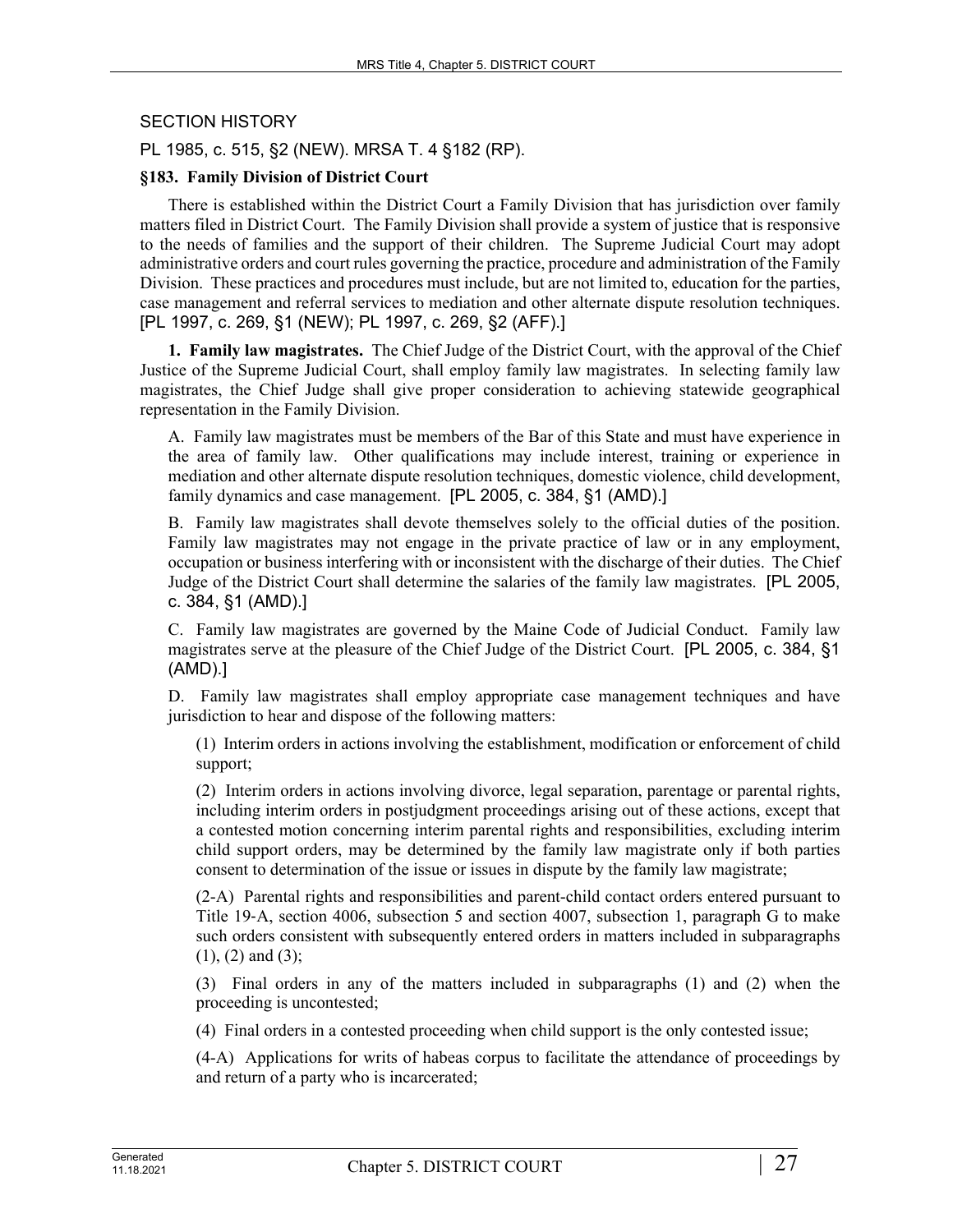(4-B) Requests for access to confidential Department of Health and Human Services child protective records in accordance with Title 22, section 4008. The family law magistrate may review records in camera to determine whether to grant access; and

(5) Other actions assigned by the Chief Judge of the District Court. [PL 2015, c. 296, Pt. C, §1 (AMD); PL 2015, c. 296, Pt. D, §1 (AFF).]

E. Interim orders in any of the matters included in paragraph D, subparagraphs  $(1)$ ,  $(2)$  and  $(2-A)$ are effective immediately and are subject to de novo review by a judge at the final hearing. Final orders in any of the matters included in paragraph D, subparagraphs (3) and (4) are subject to appellate review in the same manner as any final order of the District Court. The family law magistrate shall inform the parties of the rights of review established in this paragraph. [PL 2005, c. 384, §1 (AMD).]

F. A family law magistrate has the power to impose punitive and remedial sanctions in a summary proceeding for contempt occurring in the actual presence of the family law magistrate and seen or heard by the family law magistrate. The Maine Rules of Civil Procedure relating to summary contempt proceedings apply to a family law magistrate exercising the contempt power under this paragraph. [PL 2005, c. 384, §1 (AMD).]

G. The Chief Judge of the District Court may allow family law magistrates to wear robes when presiding over any proceeding. [PL 2011, c. 3, §1 (AMD).]

H. The Chief Judge of the District Court may employ a retired family law magistrate to serve on a per diem basis as an active retired family law magistrate. An active retired family law magistrate employed pursuant to this paragraph has the same jurisdiction and is subject to the same restrictions as before retirement. An active retired family law magistrate serves at the direction of the Chief Judge of the District Court and is compensated at the per diem rate of \$250 per day or \$150 per half-day, as long as the total of the per diem compensation and the active retired family law magistrate's state retirement pension received in any calendar year does not exceed the annual salary of a family law magistrate. Active retired family law magistrates are entitled to receive reimbursement for any expenses actually and reasonably incurred in the performance of their duties. [PL 2013, c. 159, §6 (NEW).]

[PL 2015, c. 296, Pt. C, §1 (AMD); PL 2015, c. 296, Pt. D, §1 (AFF).]

**2. Additional staff.** The State Court Administrator shall provide other necessary staff to the Family Division, within the limits of funds available, and shall seek to take full advantage of federal funding, including reimbursements.

[PL 1997, c. 269, §1 (NEW); PL 1997, c. 269, §2 (AFF).]

**3. Reports.** The State Court Administrator shall keep statistical records relating to the cases handled by the Family Division and report this information to the Supreme Judicial Court annually and to the joint standing committee of the Legislature having jurisdiction over judiciary matters by February 15th of each odd-numbered calendar year.

A. The State Court Administrator shall evaluate the functioning of the family law magistrates in providing a system of justice that is responsive to the needs of families and the support of their children in light of the jurisdiction given to the family law magistrates under this section. The State Court Administrator shall report to the joint standing committee of the Legislature having jurisdiction over judiciary matters no later than January 15, 1999 with recommendations, if any, for changing the duties provided in subsection 1, paragraph D. [PL 2005, c. 384, §1 (AMD).]

B. The State Court Administrator shall report to the joint standing committee of the Legislature having jurisdiction over judiciary matters by January 15, 1999 explaining the justification for the particular geographic assignments of the family law magistrates. [PL 2005, c. 384, §1 (AMD).] [PL 2013, c. 159, §7 (AMD).]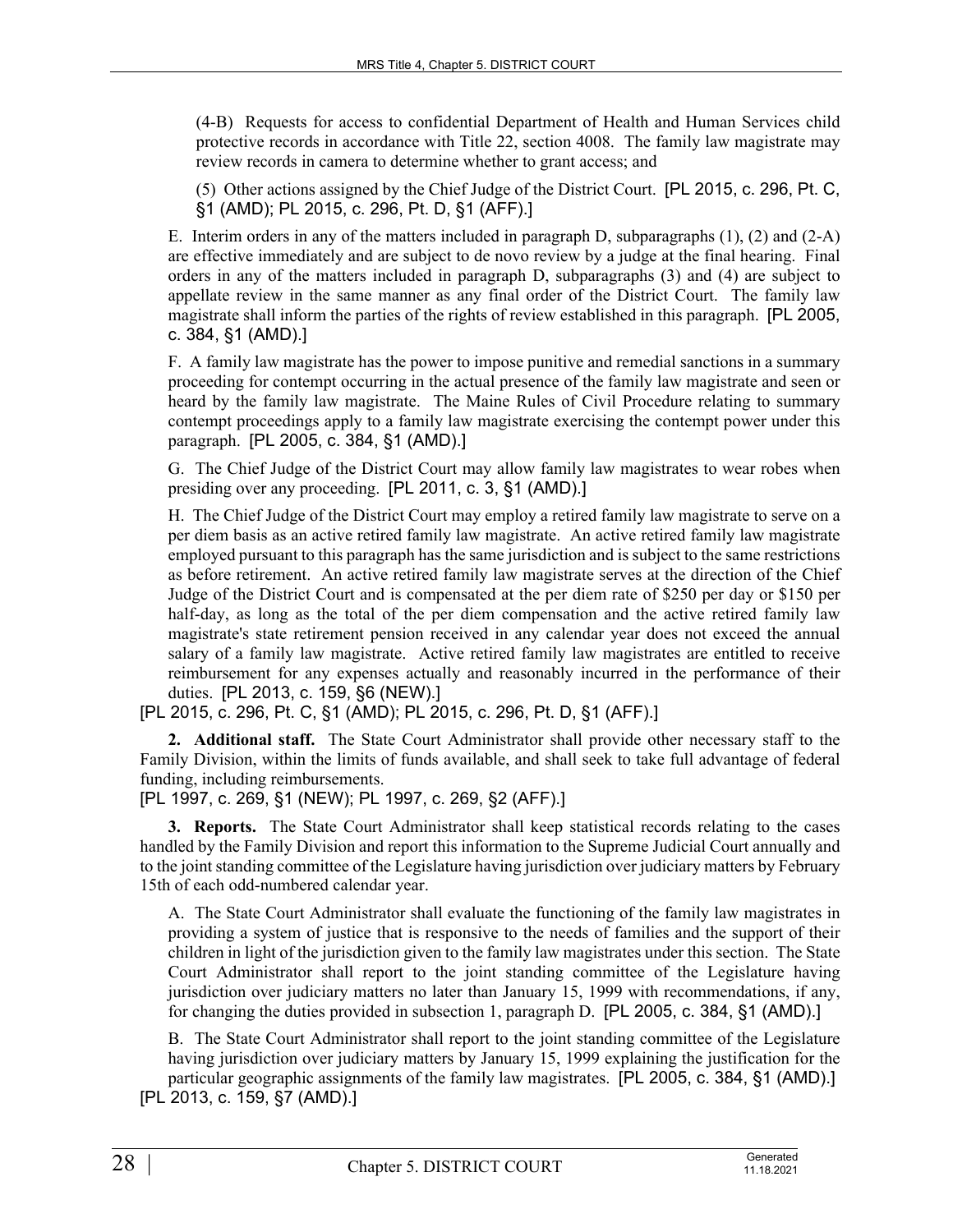**4. Pilot project.** Notwithstanding the jurisdictional limitations of subsection 1, the Chief Justice of the Supreme Judicial Court may establish a pilot project in which one or more family law magistrates have jurisdiction to hear and dispose of all elements of a divorce action when both parties consent. Orders of the family law magistrate are subject to appellate review in the same manner as any final order of the District Court.

[PL 2007, c. 466, Pt. A, §2 (AMD).]

# SECTION HISTORY

PL 1997, c. 269, §1 (NEW). PL 1997, c. 269, §2 (AFF). PL 2003, c. 39, §1 (AMD). PL 2003, c. 84, §§1,2 (AMD). PL 2003, c. 688, §C1 (AMD). PL 2003, c. 689, §B6 (REV). PL 2005, c. 384, §1 (AMD). PL 2005, c. 385, §1 (AMD). PL 2007, c. 466, Pt. A, §2 (AMD). PL 2011, c. 3, §1 (AMD). PL 2013, c. 159, §§6, 7 (AMD). PL 2015, c. 296, Pt. C, §1 (AMD). PL 2015, c. 296, Pt. D, §1 (AFF).

### **§184. Licensing and appellate actions**

**1. Notice and hearing.** In any action within the District Court's jurisdiction under section 152, subsection 9, all parties must be afforded an opportunity for hearing after reasonable notice. [PL 2001, c. 471, Pt. D, §6 (AMD).]

**2. Complaint filed.** On commencement of any case, a written complaint must be filed with the District Court. Except as provided in Title 22, section 1558, and Title 28‑A, section 803, a copy of the complaint and summons must be served on the defendant either by personal delivery in hand, by leaving it with a person of suitable age or discretion at the defendant's dwelling place or usual place of abode or by sending it by certified mail to the defendant's last known address. If a summons is required, it must inform the defendant of the time limit for filing an answer to the complaint and the consequences of failing to do so. The complaint must contain a conclusion indicating the violation of a statute or rule, citing the statute or rule violated and stating the relief requested.

[PL 2001, c. 471, Pt. D, §6 (AMD).]

**3. Witness sworn.** At the hearing, before any testimony is received, the presiding judge shall swear in the witness.

[PL 1999, c. 547, Pt. B, §10 (NEW); PL 1999, c. 547, Pt. B, §80 (AFF).]

**4. Official record.** The presiding judge shall prepare an official record, including testimony and exhibits, in each case but need not have a transcript of the testimony prepared unless required for rehearing or appeal. The record of the hearing may be taken by stenographic notes or by mechanical or electronic recording.

[PL 1999, c. 547, Pt. B, §10 (NEW); PL 1999, c. 547, Pt. B, §80 (AFF).]

**5. Disposition by agreement.** On approval of the presiding judge, disposition of any case may be made by agreement or consent decree.

[PL 1999, c. 547, Pt. B, §10 (NEW); PL 1999, c. 547, Pt. B, §80 (AFF).]

**6. Emergency proceedings.** The District Court has jurisdiction to revoke temporarily or suspend a license without notice or hearing upon the verified complaint or complaint accompanied by affidavits of a licensing agency or the Attorney General. The verified complaint or complaint accompanied by affidavits must demonstrate that summary action is necessary to prevent an immediate threat to the public health, safety or welfare. Upon issuance of an order revoking or suspending a license under this section, the District Court shall schedule a hearing on the agency's complaint. The hearing may be advanced on the docket and receive priority over other cases when the court determines that the interests of justice so require. Any order temporarily suspending or revoking a license expires within 30 days of issuance unless renewed by the court after such hearing as it may determine necessary.